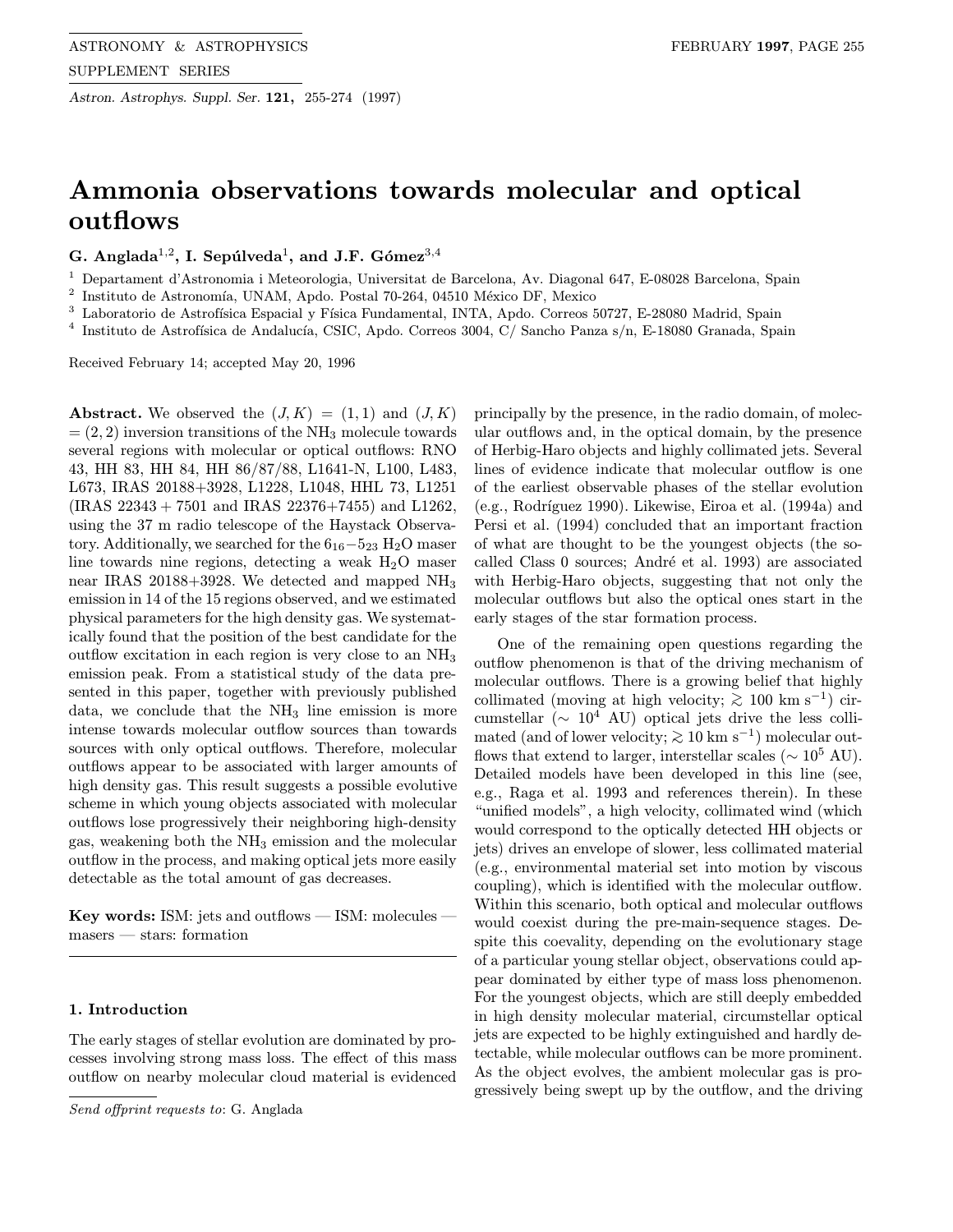jet becomes more easily detectable at optical wavelengths. The decrease of the high density gas near the star is expected to be evidenced through a decrease in the line intensity of high-density tracers, such as the  $NH<sub>3</sub>$  molecule.

Another important issue in the outflow study is the identification of the outflow exciting sources. These sources are commonly embedded in high-density gas, and located near the position of the emission maximum of high-density tracers like the  $NH<sub>3</sub>$  lines, as shown by Anglada et al. (1989). This association, at a scale  $\leq 0.1$  pc, between the ammonia emission peak and the outflow exciting source does not contradict the fact that the ammonia emission could present a much smaller scale structure near the object (e.g., cavities), as revealed by very high angular resolution observations (see the discussion by Anglada et al. 1995). Thus, single-dish ammonia observations can be an useful tool to help to establish the position of an outflow exciting source, to confirm a given candidate or to discriminate between several candidates.

In order to further investigate these issues, we selected a sample of 15 star-forming regions with signs of outflow activity, and we mapped with the Haystack 37 m telescope the  $NH<sub>3</sub>$  emission around the position of the suspected outflow exciting sources. In this paper we present the results of this study. In Sect. 2 we describe the observations, in Sect. 3 we discuss the sources individually, in Sect. 4 we discuss the global results of our study, and in Sect. 5 we give our conclusions.

#### 2. Observations

The observations were carried out on February 1990 with the 37 m radio telescope at Haystack Observatory<sup>1</sup>. We observed the  $(J, K) = (1, 1)$  and the  $(J, K) = (2, 2)$  inversion transitions of the ammonia molecule. At the observing frequencies (23.6944960GHz and 23.7226320 GHz, respectively), the beam size of the telescope is 1.4, and its beam efficiency at an elevation of 45° is  $\sim$  0.35. We used a dual maser receiver and both polarizations were observed. The spectrometer was a 1024-lag digital autocorrelator with an effective bandwidth of 6.67 MHz. The calibration was made with the standard noise-tube method. The observations were made in the position switching mode. All the spectra were corrected for the elevation-dependent gain variations and for atmospheric attenuation. The rms pointing error was estimated to be  $\sim 15''$  by observing continuum unresolved sources. System temperature ranged from 70 to 150 K. The data were reduced using the CLASS and GREG packages of IRAM. The observed spectra were smoothed, resulting a velocity resolution of  $\sim 0.2~\rm km~s^{-1}.$ 

We searched 15 sources for  $NH<sub>3</sub>(1,1)$  emission. In all cases, we first made measurements on a five-point grid

centered at the positions given in Table 1, with a full beam separation between points. The  $NH<sub>3</sub>(1,1)$  line was detected in 14 of these sources. The  $NH<sub>3</sub>(2,2)$  line was observed in 8 sources, at the positions given in Table 2, and was detected in 6 of them. Spectra of the  $NH<sub>3</sub>(1,1)$  and  $NH<sub>3</sub>(2,2)$  lines obtained at the positions given in Table 2 are shown in Figs. 1 and 2, respectively. In Figs. 4 to 13, 15 to 17, and 20, we show the  $NH<sub>3</sub>(1,1)$  maps of the detected sources.

In Table 2 we give  $NH<sub>3</sub>(1,1)$  and  $(2,2)$  line parameters obtained from a multicomponent fit to the observed spectra at the position of the emission peak, using the CLASS package. In Table 3 we list physical parameters of the high-density cores, derived from the ammonia observations following the procedures explained in the footnotes of the table.

Additionally, we searched for the  $6_{16} - 5_{23}$  H<sub>2</sub>O maser line (at the observing frequency of 22.235080 GHz) in nine sources. We made five or seven-point maps centered at the positions given in Table 1. For the water maser observations, we used the same spectrometer with the same bandwidth as for the ammonia observations. We reached a typical sensitivity of 1.5 Jy  $(1\sigma)$  per spectral channel. We detected  $H_2O$  maser emission towards the region associated with the source IRAS 20188+3928 and the spectrum obtained is shown in Fig. 3. For the other observed sources we do not detect any significant ( $> 3\sigma$ ) H<sub>2</sub>O emission.

### 3. Results for individual sources

#### 3.1. RNO 43

RNO 43 (Cohen 1980) is the brightest spot of a chain of Herbig-Haro knots (Jones et al. 1984; Ray 1987; Mundt et al. 1987) extending  $\sim 5'$  to the northeast of the source IRAS  $05295 + 1247$ . This chain is designated as HH 243 in the new catalog of Herbig-Haro objects of Reipurth (1994). Another long  $(\sim 5')$ , well collimated chain of Herbig-Haro knots (HH 245) extends to the north of RNO 43. Reipurth (1991) found a large fragmented counter bow-shock (HH 244) to the southwest of the IRAS source, suggesting that HH 243 and HH 244 constitute a bipolar HH flow. Anglada et al. (1992) found several radio continuum sources that could be related to the HH 243, HH 244 and HH 245 chains. The high-velocity CO emission in the region has been mapped by Edwards & Snell (1984), Cabrit et al. (1988), and Bence et al. (1996). The CO outflow exhibits a complex distribution with several overlapping red and blueshifted lobes, extending on both sides of the IRAS source, and aligned roughly in the north-south direction. The CO lobes located to the north of the IRAS source were initially proposed to constitute two separate outflows (Edwards & Snell 1984). However, no exciting sources have been found for these proposed outflows. Also, no NH<sup>3</sup> emission associated with these northern lobes has been detected (Anglada et al. 1989). On the other hand,

<sup>1</sup> Radio Astronomy at Haystack Observatory of the Northeast Radio Observatory Corporation is supported by the National Science Foundation.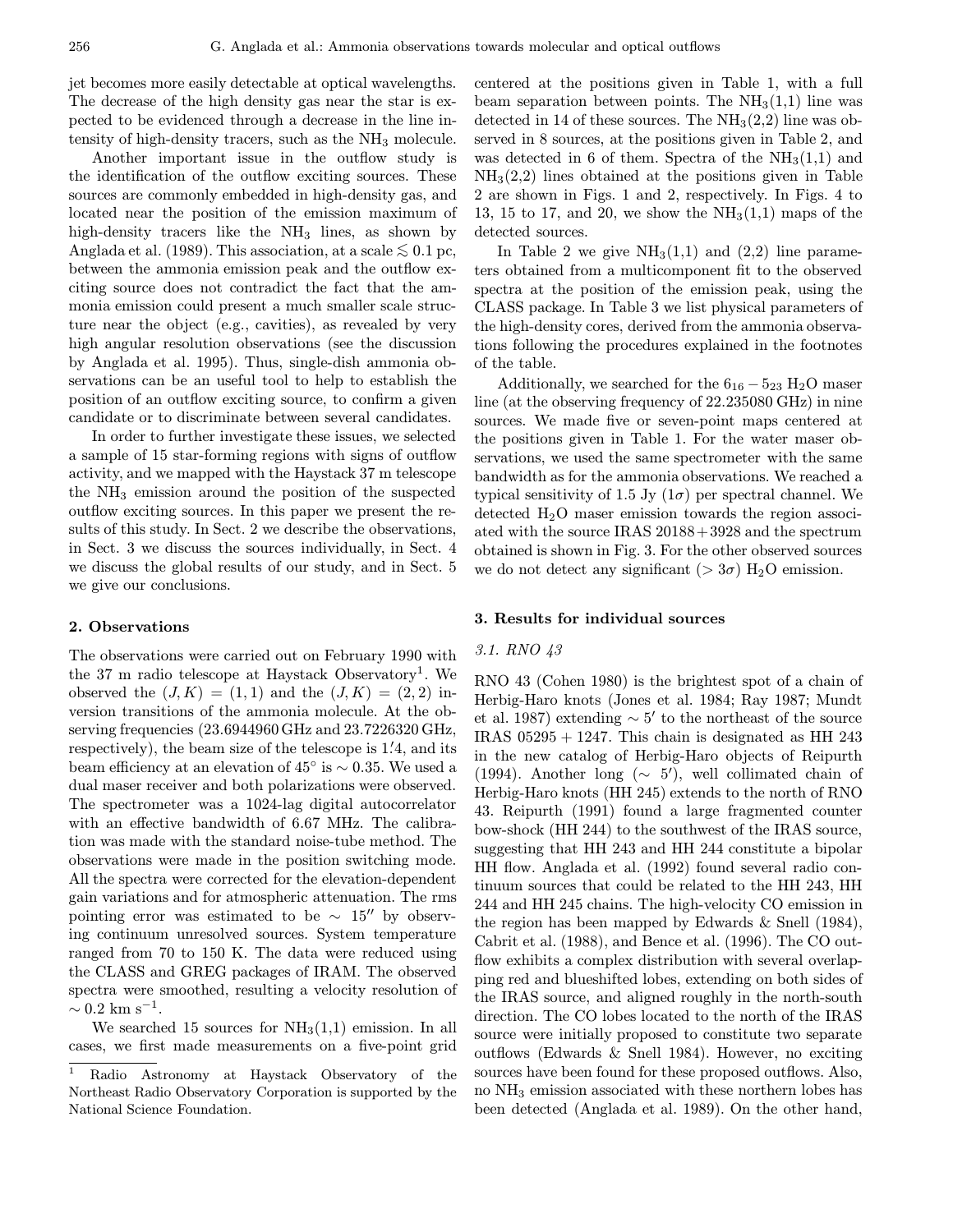Table 1. Sources observed in  $NH<sub>3</sub>$  or  $H<sub>2</sub>O$ 

| Source           |                                                             | Central position                          | Outflow   | Excitation          | Ref.           | NH <sub>3</sub>          | NH <sub>3</sub>          | $H_2O$                       | $H_2O$                   |
|------------------|-------------------------------------------------------------|-------------------------------------------|-----------|---------------------|----------------|--------------------------|--------------------------|------------------------------|--------------------------|
|                  | $\alpha(1950)$                                              | $\delta(1950)$                            | $type^a$  | source <sup>b</sup> |                | detected?                | sensitivity <sup>c</sup> | detected?                    | sensitivity <sup>c</sup> |
|                  |                                                             |                                           |           |                     |                |                          | (K)                      |                              | $(\mathrm{Jy})$          |
| IRAS 00213+6530  | $00^{\rm h}21^{\rm m}22^{\rm s}0$                           | $+65^{\circ}30^{\prime}25^{\prime\prime}$ | CO        | <b>IRAS</b>         | 1              |                          |                          | $\rm No$                     | 1.6                      |
| IRAS 00259+6510  | $00h25m59s8$                                                | $+65^{\circ}10'12''$                      | CO        | <b>IRAS</b>         | $\mathbf{1}$   | $\overline{\phantom{0}}$ |                          | $\rm No$                     | 2.4                      |
| <b>RNO 43</b>    | $05^{\rm h}29^{\rm m}32^{\rm s}7$                           | $+12^{\circ}47'33''$                      | CO, HH    | <b>IRAS</b>         | 2, 3, 4        | Yes                      | 0.03                     | $\overline{\phantom{0}}$     | $\overline{\phantom{0}}$ |
| HH 83            | $05^{\rm h}31^{\rm m}06\overset{\rm s}{\phantom{}_{\sim}}3$ | $-06^{\circ}31'45''$                      | CO, HH    | <b>IRAS</b>         | 5, 6           | Yes                      | 0.03                     | $\qquad \qquad \blacksquare$ |                          |
| HH 84            | $05^{\rm h}31^{\rm m}44^{\rm s}7$                           | $-06^{\circ}35'16''$                      | <b>HH</b> | $H\alpha$ ?         | 5              | Yes                      | 0.04                     |                              |                          |
| HH 86/87/88      | $05^{\rm h}33^{\rm m}15^{\rm s}9$                           | $-06^{\circ}38'33''$                      | <b>HH</b> | $\overline{\cdot}$  | $\bf 5$        | Yes                      | 0.03                     | $\overline{\phantom{0}}$     |                          |
| L1641-N          | $05^{\rm h}33^{\rm m}52^{\rm s}7$                           | $-06^{\circ}26'02''$                      | CO        | <b>IRAS</b>         | $\overline{7}$ | Yes                      | 0.04                     |                              |                          |
| L100             | $17^{\rm h}13^{\rm m}0359$                                  | $-20^{\circ}53'39''$                      | CO        | <b>IRAS</b>         | 8              | Yes                      | 0.05                     | $\qquad \qquad \blacksquare$ |                          |
| L <sub>483</sub> | $18^{\rm h}14^{\rm m}50\rlap{.}^{\rm s}6$                   | $-04^{\circ}40'49''$                      | CO        | <b>IRAS</b>         | 8              | Yes                      | 0.03                     | $\overline{\phantom{0}}$     |                          |
| L673             | $19^{\rm h}18^{\rm m}01\overset{\rm s}{\bm{.}}3$            | $+11^{\circ}16'27''$                      | CO        | <b>IRAS</b>         | 9              | Yes                      | 0.04                     | $\qquad \qquad \blacksquare$ |                          |
| IRAS 20188+3928  | $20^{\rm h}18^{\rm m}50\rlap{.}^{\rm s}7$                   | $+39^{\circ}28'18''$                      | CO        | <b>IRAS</b>         | 10             | Yes                      | 0.03                     | Yes                          | 0.8                      |
| L1228            | $20^{\rm h}58^{\rm m}14\rlap{.}^{\rm s}5$                   | $+77^{\circ}24'05''$                      | CO, HH    | <b>IRAS</b>         | 11, 12         | Yes                      | 0.01                     | $\rm No$                     | $1.6\,$                  |
| L1048            | $21^{\rm h}33^{\rm m}24\rlap{.}^{\rm s}0$                   | $+50^{\circ}39'43''$                      | CO        | <b>IRAS</b>         | 13             | No                       | 0.05                     | $\overline{\phantom{0}}$     | $\overline{\phantom{0}}$ |
| HHL 73           | $21^{\rm h}43^{\rm m}1850$                                  | $+47^{\circ}19'00''$                      | CO, HHL   | <b>IRAS</b>         | 14, 15         | Yes                      | 0.03                     | $\rm No$                     | 0.8                      |
| $S140-N$         | $22^{\rm h}17^{\rm m}58\rlap{.}^{\rm s}1$                   | $+63^{\circ}17'50''$                      | CO, HH    | <b>IRAS</b>         | 16, 17         | $\overline{\phantom{a}}$ |                          | $\rm No$                     | 0.5                      |
| IRAS 22343+7501  | $22^{\rm h}34^{\rm m}22\rlap{.}^{\rm s}0$                   | $+75^{\circ}01'32''$                      | CO, HH    | <b>IRAS</b>         | 18, 19         | $_{\rm Yes}$             | 0.03                     | $\rm No$                     | $1.6\,$                  |
| IRAS 22376+7455  | $22^{\rm h}37^{\rm m}40\rlap{.}^{\rm s}8$                   | $+74^{\circ}55'50''$                      | CO, HH    | <b>IRAS</b>         | 18, 20         | Yes                      | 0.03                     | $\rm No$                     | $1.6\,$                  |
| L1262            | $23^{\rm h}23^{\rm m}48^{\rm s}8$                           | $+74^{\circ}01'08''$                      | CO        | <b>IRAS</b>         | 21, 8          | Yes                      | 0.04                     | $\rm No$                     | $1.6\,$                  |

<sup>a</sup> CO = CO outflow; HH = Herbig-Haro outflow; HHL = Herbig-Haro-like object.

<sup>b</sup> IRAS = IRAS point source;  $H\alpha = H\alpha$  emission star.

 $c$  1- $\sigma$  rms in the antenna temperature per spectral channel.

References: (1) Fukui 1989; (2) Edwards & Snell 1984; (3) Cabrit et al. 1988; (4) Jones et al. 1984; (5) Reipurth 1989; (6) Bally et al. 1993; (7) Fukui et al. 1988; (8) Parker et al. 1988; (9) Armstrong & Winnewisser 1989; (10) Little et al. 1988; (11) Bally et al. 1995; (12) Haikala & Laureijs 1989; (13) Smith et al. 1989; (14) Dobashi et al. 1993; (15) Gyulbudaghian et al. 1987; (16) Fukui et al. 1986; (17) Eiroa et al. 1993; (18) Sato & Fukui 1989; (19) Balázs et al. 1992; (20) Eiroa et al. 1994b; (21) Terebey et al. 1989.

Cabrit et al. (1988) proposed that the overall high-velocity structure constitutes a single bipolar CO outflow powered by IRAS 05295 + 1247. A CS clump (Cabrit et al. 1988) is associated with the IRAS source. However, the nominal position of the IRAS source appears to be displaced  $\sim 1'$ east from the center of the clump. Anglada et al. (1992) found a 3.6 cm VLA source (also detected at 1.3 mm by Reipurth et al. 1993) which is better centered on the CS cloud. Anglada et al. (1992) suggest that the IRAS catalog position is in error by  $\sim 30''$  in right ascension, and that the IRAS and the radio continuum sources are tracing the same embedded object, which is the powering source of both the molecular and the HH outflows.

In Fig. 4, we show our  $NH_3$  map of this region. We have detected a weak NH<sub>3</sub> condensation centered  $\sim$  1' to the west of the IRAS source, similar to the CS condensation observed by Cabrit et al. (1988). As the exciting sources of outflows are usually deeply embedded objects, the fact that the high-density gas (traced by the CS and NH<sup>3</sup> emission; Cabrit et al. 1988; this paper) is found associated only with the cm-mm-IRAS source, and that no NH<sup>3</sup> emission was found associated with the northern CO lobes near RNO 43 (Anglada et al. 1989), further supports that the radio continuum source represents a deeply

embedded young stellar object, and is the most plausible powering source for the molecular and HH outflows observed in this region, as suggested by Anglada et al. (1992).

## 3.2. HH 83

This HH object lies at the western edge of the L1641 molecular cloud. The optical structure consists of a jet (at least 32" long), apparently emanating from the embedded infrared source HH83 IRS (IRAS 05311 − 0631; Reipurth 1989), which is associated with a reflection nebula and ending with a bow-shock. The jet is highly collimated, and presents large variations in velocity and physical conditions along its length (Reipurth 1989). There is a faint nebulosity  $\sim 44''$  southeast of the central infrared source that could be part of the counter bow-shock (Reipurth 1989; Ogura & Walsch 1991). The estimated bolometric luminosity of HH83 IRS is  $8 L_{\odot}$  (Reipurth et al. 1993). This source does not present detectable radio continuum emission at 3.6 and 2 cm (Rodríguez  $\&$  Reipurth 1994). Recently, Bally et al. (1994) have mapped a very low velocity, poorly collimated asymmetric molecular outflow (with the redshifted lobe much larger than the blueshifted one) associated with HH83 IRS. These authors suggest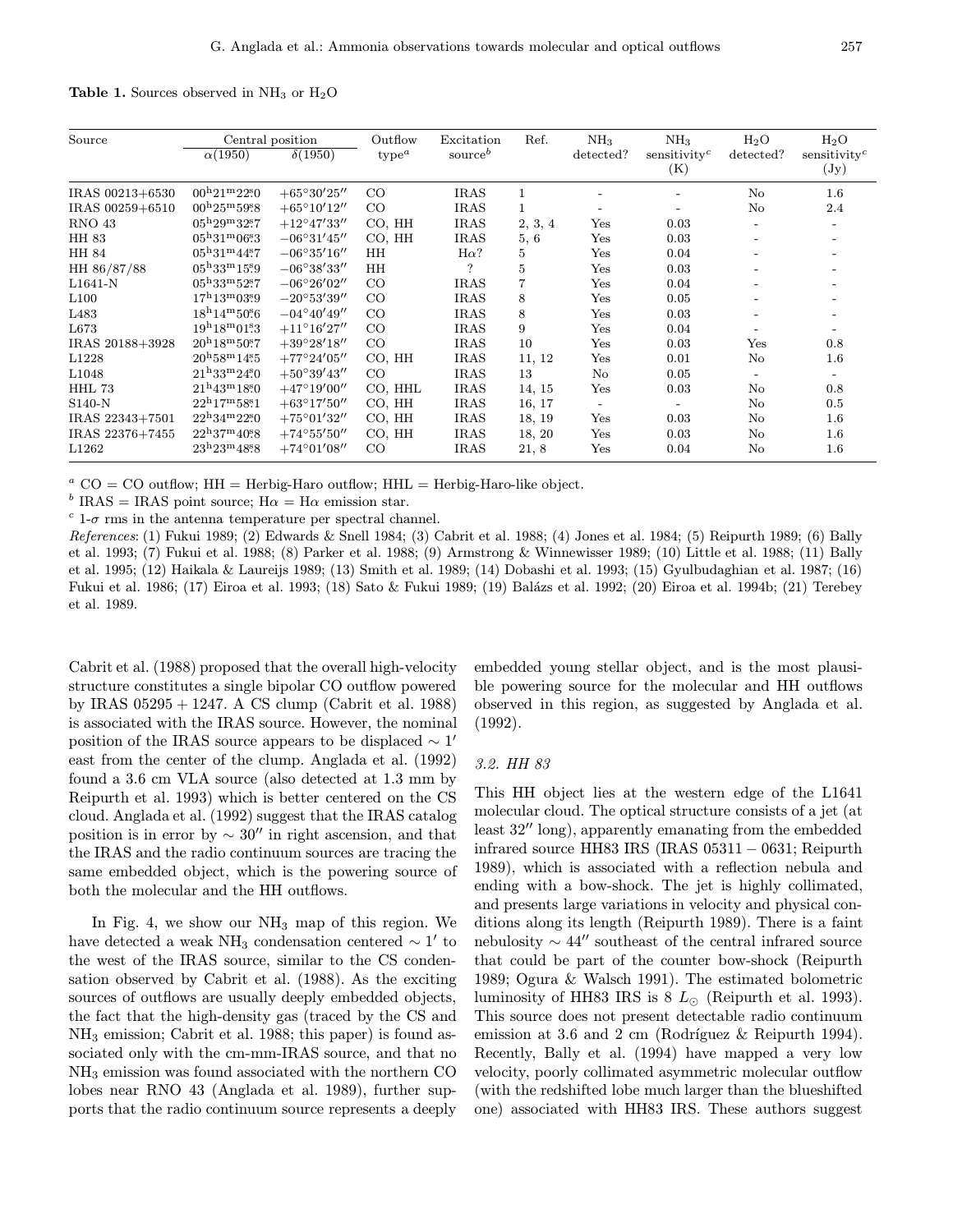| Source           | Position $^b$<br>$(\arcsin)$ | (J, K)         | $V_{\rm LSR}{}^c$<br>$(kms^{-1})$            | $T_{\rm MB}({\rm m})^d$<br>(K)     | $\Delta V^e$<br>$(kms^{-1})$       | $\tau_{\mathrm{m}}{}^f$          | $A\tau_{\rm m}{}^g$<br>(K)       | $N(J,K)^h$<br>$(10^{13} \text{cm}^{-2})$ |
|------------------|------------------------------|----------------|----------------------------------------------|------------------------------------|------------------------------------|----------------------------------|----------------------------------|------------------------------------------|
| $\rm RNO$ $43$   | $(-1.4, 0)$                  | (1,1)          | $+10.26 \pm 0.03$                            | $0.46 \pm 0.06$                    | $0.63 \pm 0.07$                    | $1.1\pm0.3$                      | $0.80\pm0.08$                    | $1.4\,$                                  |
| HH 83            | (0,0)                        | (1,1)          | $+6.22 \pm 0.05$                             | $0.46 \pm 0.06$                    | $0.4 - 0.5$                        | $\leq 2^i$                       | $0.6 - 0.9^{j}$                  | $0.8 - 1.1^{j}$                          |
| HH 84            | (0,0)                        | (1,1)          | $+8.3 \pm 0.2$                               | $0.3 \pm 0.1$                      | $1.3 - 1.5$                        | $\leq 3.6^i$                     | $0.3 - 0.7^{j}$                  | $1.4 - 2.5^{j}$                          |
| HH 86/87/88      | (1.4, 1.4)                   | (1,1)          | $+8.88 \pm 0.03$                             | $0.57 \pm 0.06$                    | $0.72 \pm 0.05$                    | $0.1 \pm 0.1$                    | $0.73 \pm 0.04$                  | 1.5                                      |
| L1641-N          | $(1.4, -2.8)$                | (1,1)          | $+6.94 \pm 0.01$                             | $2.7 \pm 0.1$                      | $0.92 \pm 0.03$                    | $1.9 \pm 0.2$                    | $6.0 \pm 0.3$                    | 15                                       |
| L100             | (0, 0)                       | (1,1)          | $+1.64 \pm 0.08$                             | $0.5 \pm 0.1$                      | 0.4–0.5                            | $\leq 3^i$                       | $0.7 - 1.3^{j}$                  | $0.9 - 1.5^{j}$                          |
| L <sub>483</sub> | (0, 0)<br>(0, 0)             | (1,1)<br>(2,2) | $+5.434 \pm 0.003$<br>$+5.41 \pm 0.03$       | $4.54 \pm 0.09$<br>$0.74 \pm 0.06$ | $0.57 \pm 0.01$<br>$0.79 \pm 0.06$ | $4.7 \pm 0.1$<br>$0.2 \pm 0.1$   | $19.9 \pm 0.3$<br>$0.9 \pm 0.4$  | 32<br>0.9                                |
| L673             | $(0, -2.8)$<br>(1.4, 0)      | (1,1)<br>(2,2) | $+6.94 \pm 0.01$<br>$\sim 100$               | $2.1 \pm 0.1$<br>$\leq 0.17^{k}$   | $0.49 \pm 0.02$<br>$\sim$          | $1.7 \pm 0.3$<br>$\sim$          | $4.9 \pm 0.4$<br>$\sim$          | 6.7                                      |
| IRAS 20188+3928  | (0, 0)<br>(0, 0)             | (1,1)<br>(2,2) | $+1.57 \pm 0.01$<br>$+1.59 \pm 0.02$         | $2.66 \pm 0.09$<br>$1.31 \pm 0.06$ | $1.58 \pm 0.02$<br>$1.83 \pm 0.04$ | $1.7 \pm 0.1$<br>$0.5 \pm 0.2$   | $5.3 \pm 0.1$<br>$1.7 \pm 0.3$   | 23<br>4.1                                |
| L1228            | (0, 0)<br>(0, 0)             | (1,1)<br>(2,2) | $-8.088 \pm 0.003$<br>$-8.06 \pm 0.03$       | $2.71 \pm 0.03$<br>$0.49 \pm 0.6$  | $0.71 \pm 0.01$<br>$0.69 \pm 0.06$ | $2.31 \pm 0.06$<br>$0.2 \pm 0.2$ | $7.0 \pm 0.1$<br>$0.6 \pm 0.1$   | 14<br>0.5                                |
| HHL 73           | $(-2.8, 7)$<br>$(-2.8, 7)$   | (1,1)<br>(2,2) | $+4.20\pm0.01$<br>$+4.26 \pm 0.06$           | $1.66 \pm 0.09$<br>$0.31 \pm 0.06$ | $0.94 \pm 0.03$<br>$0.9 \pm 0.1$   | $1.8 \pm 0.2$<br>$0.2 \pm 0.3$   | $3.5 \pm 0.2$<br>$0.4 \pm 0.2$   | $9.3\,$<br>0.4                           |
| HHL 73           | (8.4, 2.8)<br>(7, 2.8)       | (1,1)<br>(2,2) | $+3.74 \pm 0.03$<br><b>Contract Contract</b> | $0.7 \pm 0.1$<br>$\leq 0.3^k$      | $0.67 \pm 0.07$                    | $3.2 \pm 0.3$<br>$\sim$          | $2.1 \pm 0.2$                    | 3.9<br>$\overline{\phantom{a}}$          |
| IRAS 22343+7501  | (1.4, 1.4)<br>(1.4, 1.4)     | (1,1)<br>(2,2) | $-4.72 \pm 0.02$<br>$-4.68 \pm 0.06$         | $1.40 \pm 0.09$<br>$0.23 \pm 0.06$ | $0.56 \pm 0.04$<br>$0.6 \pm 0.1$   | $1.7 \pm 0.4$<br>$0.1 \pm 0.1$   | $3.1 \pm 0.4$<br>$0.3 \pm 0.1$   | 4.8<br>0.2                               |
| IRAS 22376+7455  | (1.4, 0)<br>(1.4, 0)         | (1,1)<br>(2,2) | $-3.53\pm0.01$<br>$-3.58 \pm 0.04$           | $2.29 \pm 0.09$<br>$0.37 \pm 0.06$ | $0.69 \pm 0.02$<br>$0.8 \pm 0.1$   | $1.6 \pm 0.2$<br>$0.1 \pm 0.2$   | $4.9 \pm 0.2$<br>$0.43 \pm 0.04$ | 9.3<br>0.5                               |
| L1262            | $(-1.4, 0)$<br>(0,0)         | (1,1)<br>(2,2) | $+3.93 \pm 0.01$<br><b>Contract Contract</b> | $1.86 \pm 0.09$<br>$\leq 0.17^k$   | $0.51 \pm 0.02$                    | $3.6 \pm 0.4$                    | $6.6 \pm 0.5$                    | 9.3<br>$\sim$                            |

Table 2. NH<sub>3</sub> line parameters<sup> $a$ </sup>

<sup>a</sup> Obtained from a multicomponent fit to the magnetic hyperfine structure, using the CLASS package.

 $<sup>b</sup>$  Position of the emission peak (offset from the central position given in Table 1), where line parameters have been obtained.</sup>  $c$  Velocity of the line with respect to the local standard of rest.

 $d$  Main beam brightness temperature of the main line of the transition, obtained from a single Gaussian fit.

<sup>e</sup> Intrinsic line width, obtained taking into account optical depth and hyperfine broadening, but not the spectral resolution of the spectrometer.

f Optical depth of the main line. For the  $(1,1)$  transition, derived from the relative intensities of the magnetic hyperfine components; for the (2,2) transition, derived from the ratio of the (1,1) and (2,2) antenna temperatures and the optical depth of the (1,1) line, assuming the same excitation temperature for both transitions.

g Derived from the transfer equation, where  $A = f[J(T_{ex}) - J(T_{bg})]$  is the "amplitude" (Pauls et al. 1983), f is the filling factor,  $T_{\rm ex}$  the excitation temperature of the transition,  $T_{\rm bg}$  the background radiation temperature and  $J(T)$  the intensity in units of temperature. Note that  $A \simeq f T_{\text{ex}}$ , for  $T_{\text{ex}} \gg T_{\text{bg}}$ .

h Beam-averaged column density for the rotational level  $(J, K)$ , derived from  $[N(J, K)/cm^{-2}] = C(J, K)[A\tau_m/K][\Delta V/\text{km s}^{-1}]$ , with  $C(1, 1) = 2.78 \times 10^{13}$  and  $C(2, 2) = 1.31 \times 10^{13}$  (e.g., Ungerechts et al. 1986).

<sup>i</sup> Obtained adopting a  $3\sigma$  upper limit for the intensity of the satellite lines.

<sup>j</sup> The highest value is obtained with the upper limit of  $\tau_m$ , and the lowest value is obtained assuming optically thin emission.

<sup>k</sup> 3σ upper limit.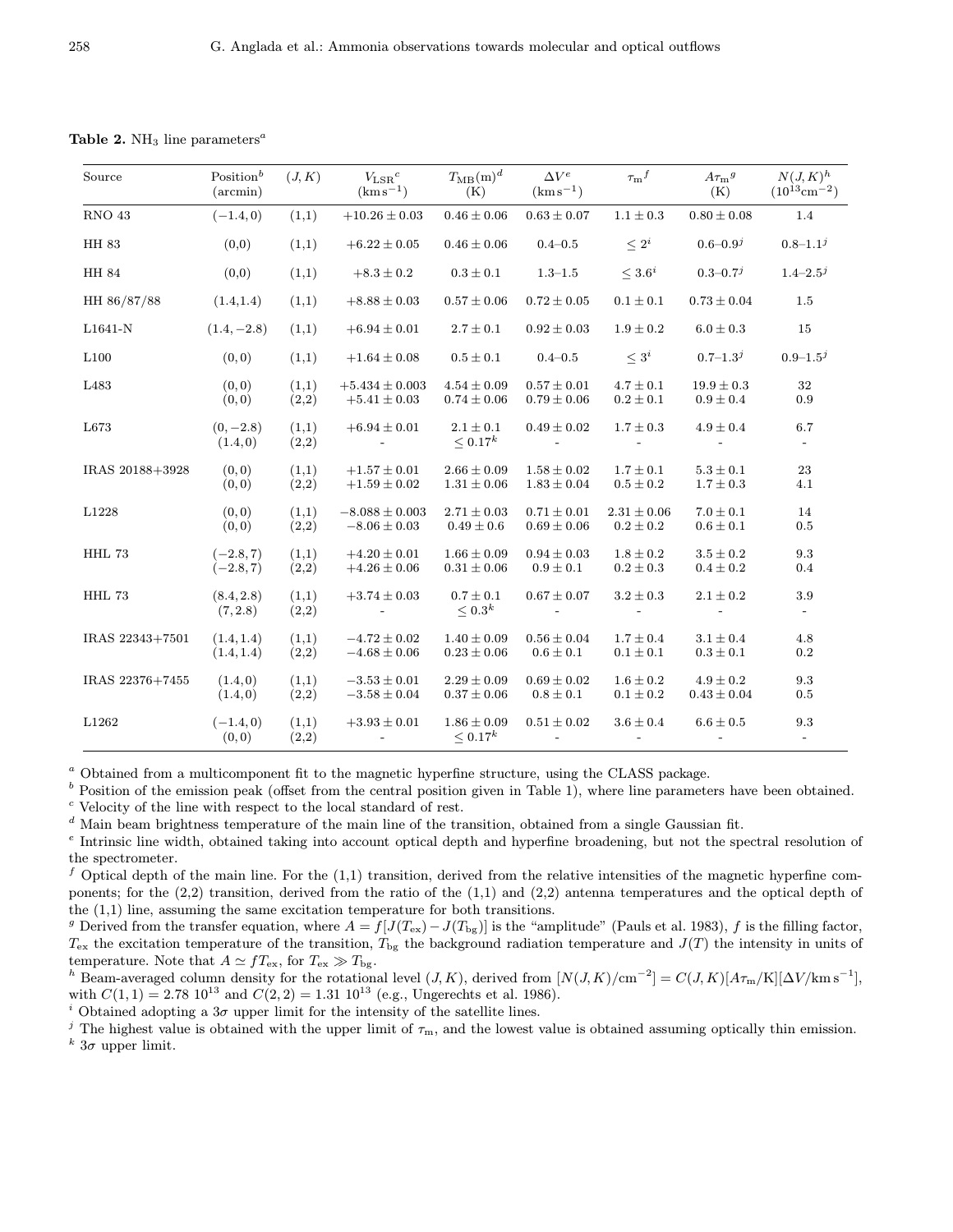Table 3. Physical parameters of the  $NH<sub>3</sub>$  condensations

| Source             | Distance   | Ref.           | Size <sup>a</sup>        |                            | $T_{\rm rot}^b$ | $N(\mathrm{H}_2)^c$           | $M^d$         | $M_{\rm vir}^{\phantom{\rm vir}e}$ | $n(\mathrm{H}_2)^f$      |
|--------------------|------------|----------------|--------------------------|----------------------------|-----------------|-------------------------------|---------------|------------------------------------|--------------------------|
|                    | (pc)       |                | $(\arcsin)$              | $ {\rm pc} $               | (K)             | $(10^{22}$<br>$\rm cm^{-2}$ ) | $(M_{\odot})$ | $(M_{\odot})$                      | $(10^3 \;{\rm cm}^{-3})$ |
| <b>RNO 43</b>      | 400        | 1              | $2.6 \times 1.5$         | $0.30 \times 0.18$         | $\sim 15$       | $\sim 0.4$                    | $\sim$ 3      | 10                                 | $\sim 1.6$               |
| HH 83              | 470        | 2              | $\geq 2.5 \times 2.3$    | $\geq 0.34 \times 0.31$    | $\sim 10$       | $0.4 - 0.5$                   | $\gtrsim 5$   | $\gtrsim 6$                        | $\gtrsim 1.5$            |
| HH 84              | 470        | $\overline{2}$ | $\gtrsim 2.6 \times 2.5$ | $\gtrsim 0.36 \times 0.34$ | $\sim$ 11       | $0.5 - 1$                     | $\gtrsim$ 8   | $\gtrsim 66$                       | $\gtrsim 0.5$            |
| HH 86/87/88        | 470        | 2              | $2.4 \times 1.9$         | $0.33 \times 0.26$         | $\sim$ 19       | $\sim 0.3$                    | $\sim 4$      | 16                                 | $\sim 24$                |
| $L1641-N$          | 480        | 3              | $2.3 \times 4.5$         | $0.32 \times 0.63$         | $\sim 23$       | $\sim 3.5$                    | $\sim$ 89     | 40                                 | $\sim 5.9$               |
| L100               | 225        | 4              | $\geq 2.3 \times 2.4$    | $\geq 0.15 \times 0.16$    | $\sim 12$       | $0.3 - 0.5$                   | $\gtrsim$ 1   | $\gtrsim$ 3                        | $\gtrsim$ 1.1            |
| L <sub>483</sub>   | 200        | 5              | $2.0 \times 1.8$         | $0.12 \times 0.10$         | 10              | 14                            | 21            | 4                                  | 30                       |
| L673               | 300        | 6              | $4.7 \times 2.0$         | $0.41 \times 0.18$         | $\leq 12$       | > 2.2                         | $\geq 21$     |                                    | $\geq 11$                |
| IRAS 20188+3928    | ${}<$ 4000 |                | $1.7 \times 2.0$         | $< 1.99 \times 2.33$       | 18              | 5.5                           | $<$ 3200      | < 560                              | 7.3                      |
| L1228              | 300        | 8              | $2.9 \times 1.9$         | $0.25 \times 0.17$         | 11              | 5.3                           | 28            | 11                                 | 13                       |
| HHL 73 $(-2.8, 7)$ | 900        | 9              | $2.7 \times 2.0$         | $0.71 \times 0.52$         | 12              | 3.2                           | 150           | 56                                 | 6.2                      |
| HHL 73 (8.4, 2.8)  | 900        | 9              | $3.1 \times 2.4$         | $0.81 \times 0.63$         | < 19            | > 0.9                         | $\geq 59$     | 34                                 | $\geq 1.2$               |
| IRAS 22343+7501    | 300        | 10             | $3.3 \times 2.0$         | $0.29 \times 0.18$         | 12              | 1.7                           | 11            | 8                                  | 5.8                      |
| IRAS 22376+7455    | 300        | 10             | $7.0 \times 1.8$         | $0.61 \times 0.16$         | 12              | 3.1                           | 39            | 16                                 | 11                       |
| L1262              | 200        | 11             | $2.8 \times 1.7$         | $0.16 \times 0.10$         | < 9             | >4.9                          | >10           | 3                                  | > 8.6                    |

 $a$  Major and minor axes of the half-power contour of the NH<sub>3</sub> emission.

<sup>b</sup> Rotational temperature, derived from the ratio of  $NH<sub>3</sub>$  column density in the (1,1) and (2,2) levels (Table 2) for the sources where the  $(2,2)$  line was detected. For the sources undetected in the  $(2,2)$  line, an upper limit is obtained assuming that the emission is optically thin. For the sources not observed in the (2,2) line, it is assumed that  $T_{ex}(CO) = T_k = T_{rot}(22-11)$ , where the CO data are from Cabrit et al. 1988 (RNO 43), Bally et al. 1993 (HH 83), Morgan & Bally 1991 (HH 84), Maddalena et al. 1986 (HH 86/87/88), Morgan et al. 1991 (L1641-N) and Parker et al. 1988 (L100).

 $c$  Beam-averaged H<sub>2</sub> column density, obtained from the NH<sub>3</sub> column density in the rotational states given in Table 2, assuming LTE for the metastable rotational states of NH<sub>3</sub> at  $T_k = T_R(22 - 11)$ , and an NH<sub>3</sub> abundance [NH<sub>3</sub>/H<sub>2</sub>]=10<sup>-8</sup> (see Anglada et al. 1995 for a discussion on NH<sub>3</sub> abundances).  $\frac{d}{dx}$  Mass of the condensation, derived from the beam-averaged H<sub>2</sub> column density and the observed area.

<sup>e</sup> Virial mass obtained from  $[M_{\rm vir}/M_{\odot}]=210[R/\rm{pc}][\Delta V/\rm{km~s}^{-1}]^2$ , where R is the radius of the clump, taken as half the geometrical mean of the two linear sizes, and  $\Delta V$  is the intrinsic line width given in Table 2.

<sup>f</sup> Volume density, derived from the two-level model (Ho & Townes 1983).  $T_{ex}$  has been obtained from the values of A given in Table 2, assuming  $f = 1$  (this assumption underestimates  $T_{\rm ex}$  for unresolved sources).

 $References. —(1)$  Maddalena & Morris 1987; (2) Reipurth 1994; (3) Chen et al. 1993; (4) Reipurth & Gee 1986; (5) Ladd et al. 1991a; (6) Herbig & Jones 1983; (7) Little et al. 1988; (8) Bally et al. 1995; (9) Gyulbudaghian et al. 1987; (10) Kun & Prusti 1993; (11) Parker et al. 1991.

that the outflow from HH83 IRS has "blown out" of the molecular cloud and that it may be in a late stage of evolution. Interferometric CS observations (angular resolution  $\sim$  7") of the cloud core associated with HH83 IRS (Nakano et al. 1994) reveal a high-density structure consisting of a bar ( $\sim 15$ <sup>"</sup> long, centered on HH83 IRS and nearly perpendicular to the HH jet) and two ridges surrounding the base of the jet. These authors interpret the CS bar as a rotating circumstellar disk and the two ridges as tracing a small elongated hollow that may be playing an important role in focusing the HH jet.

We have detected a weak  $NH<sub>3</sub>$  clump with the emission peak close to the proposed exciting source of HH 83 (see Fig. 5). The  $NH<sub>3</sub>$  clump appears unresolved with our beam of  $\sim$  1.4, and we cannot study the small scale structure observed in CS by Nakano et al. (1994). At a larger scale, the weakest  $NH<sub>3</sub>$  emission seems to extend further to the north and to the west, outside our mapped area. The region we mapped in  $NH<sub>3</sub>$  corresponds to the core of the molecular clump studied in <sup>13</sup>CO by Bally et al. (1987, 1994), which also shows a clear northern extension.

## 3.3. HH 84

This HH object was identified and studied by Reipurth (1985, 1989). HH 84 is a long ( $\sim 101''$ ) chain of HH knots outlining a well-collimated optical flow with a position angle of  $\sim 154^\circ$ . Unlike the large majority of the optical jets, this HH outflow is redshifted with respect to the ambient cloud. Morgan et al. (1991) found evidence for red wing emission in CO profiles, but could not confirm whether this is a molecular outflow. Up to now, no good candidate for the HH flow excitation has been proposed. IRAS 05317-0638 (identified with SW Ori, an H $\alpha$  star and X-ray source; Strom et al. 1989a) lies  $\sim$  2' south along the jet axis (see Fig. 6). However, based on the morphology of the knots, Reipurth (1989) argues that the flow exciting source should most probably be an embedded source (still undetected) located to the north of the jet.

We found weak ammonia emission associated with the  $HH$  knots. Our  $NH_3$  map is presented in Fig. 6. The ammonia emission maximum is close to the northern edge of the jet, and may be tracing the location of a possible embedded exciting source, then supporting the suggestion of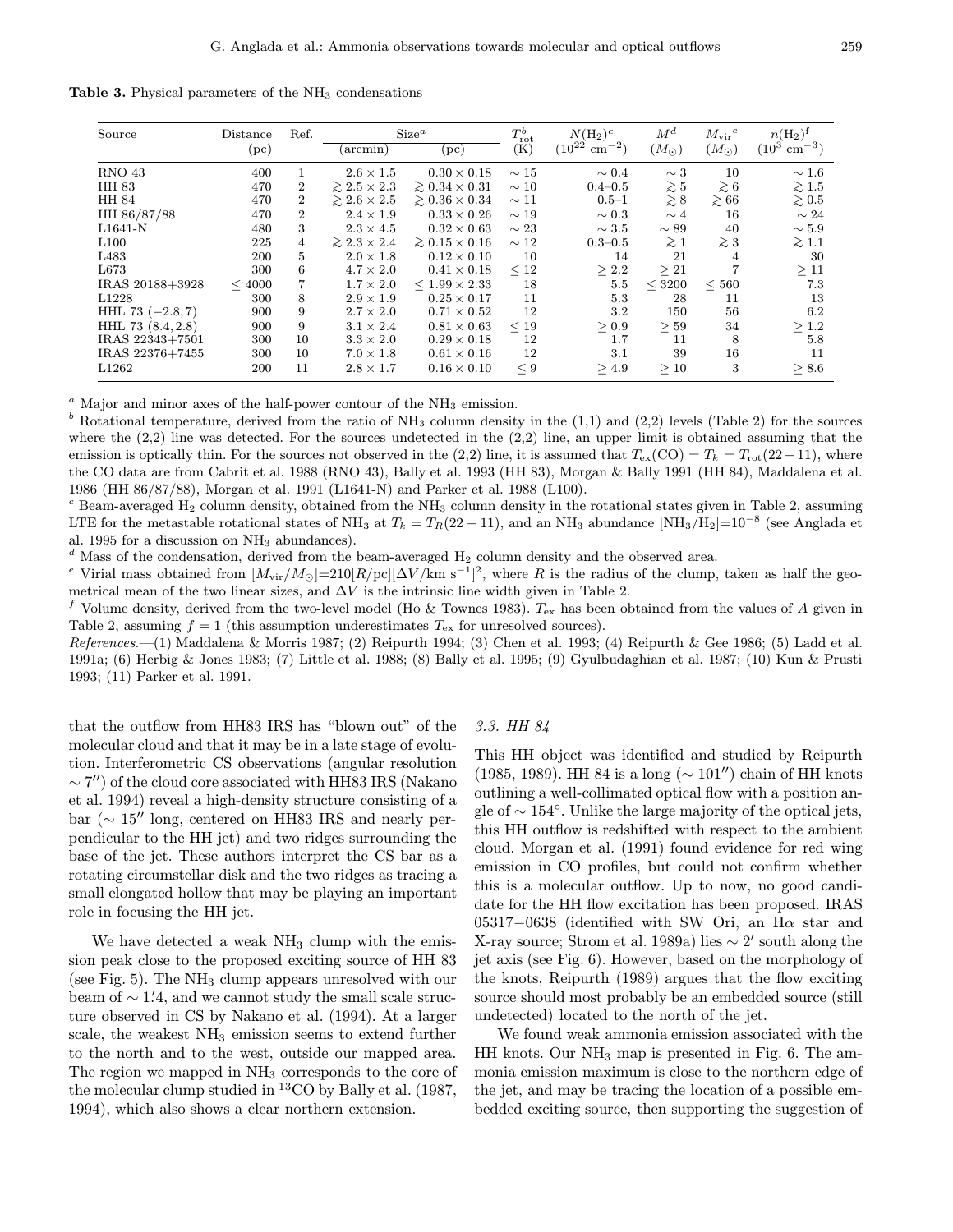

**Fig. 1.** Spectra of the  $(J, K) = (1, 1)$  inversion transition of the NH<sup>3</sup> molecule towards the positions given in Table 2, for the detected sources. The vertical axis is the main beam brightness temperature and the horizontal axis is the velocity with respect to that of the center of the main line (given in Table 2)



Fig. 2. Same as Fig. 1, for the  $(J, K) = (2, 2)$  inversion transition



Fig. 3. Spectrum of the H2O maser detected near IRAS  $20188 + 3928$ , towards the position  $\alpha(1950) = 20^{\text{h}}18^{\text{m}}47\degree 83$ ,  $\delta(1950) = 39^{\circ}29'15''$ , as observed in Feb. 10, 1990

Reipurth (1989). However, we only mapped a small region and, in particular, our map does not reach the position of the IRAS source. The NH<sub>3</sub> emission appears to extend further to the northeast, roughly following the distribution of the emission of the molecular cloud mapped in  ${}^{13}CO$ by Bally et al. (1987; see detail in Reipurth 1989).

# 3.4. HH 86/87/88

The Herbig-Haro objects HH 86, HH 87 and HH 88 appear to be closely associated, and probably originate in the same flow (Reipurth 1985, 1989). The three objects are roughly aligned, but they exhibit a rather complex substructure and no local exciting source has been found. The knots in HH 86 appear to cluster around a faint star, but this star is probably not related to the flow, as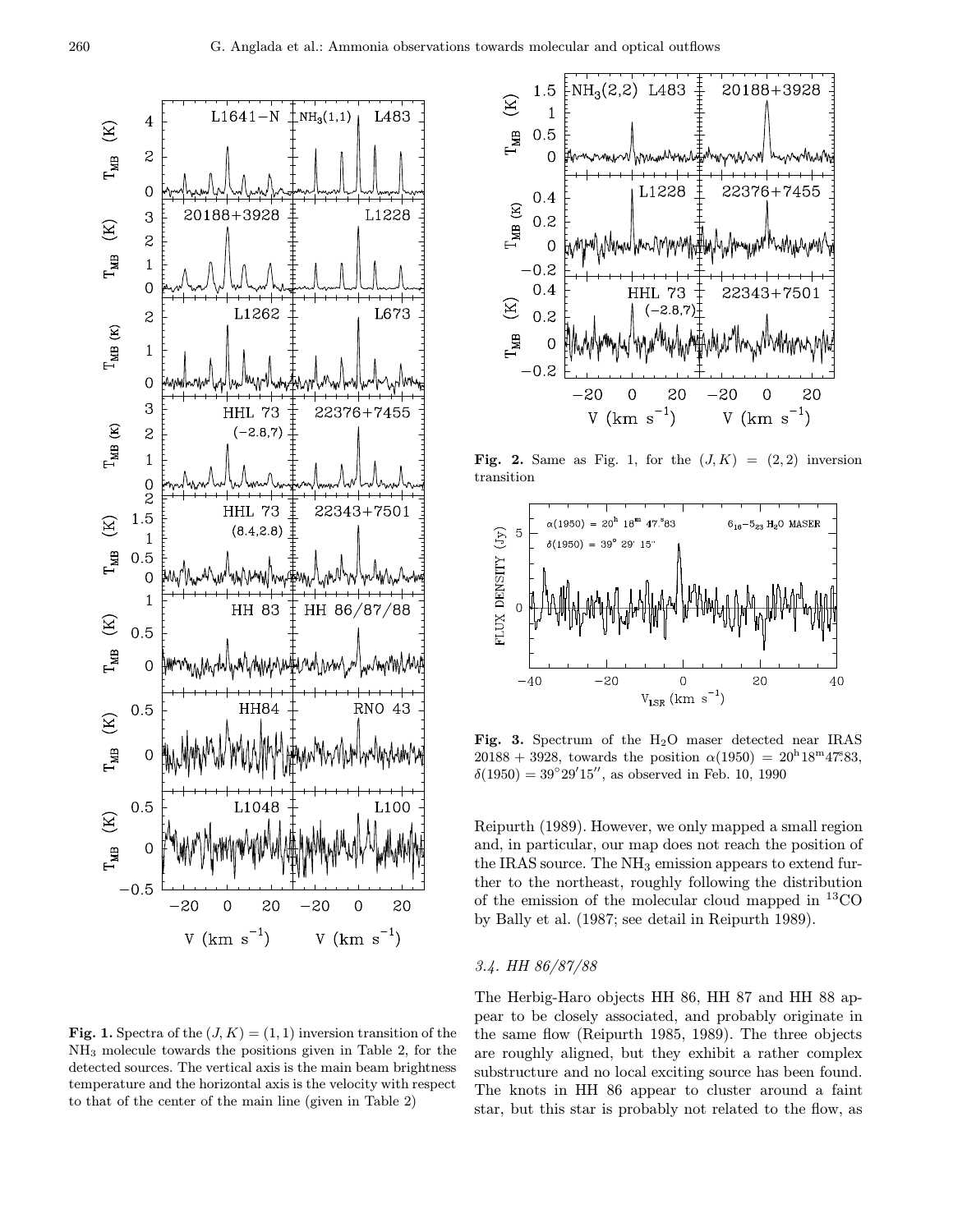

Fig. 4. Contour map of the peak antenna temperature of the main line of the ammonia  $(J, K) = (1, 1)$  inversion transition (thick line) in the RNO 43 region. The lowest contour level is 0.1 K, and the increment is 0.02 K. The observed positions are indicated with small crosses. The half power beam width of the telescope is shown as a circle. The positions of several relevant objects in the region are indicated. The central part of the CO bipolar outflow mapped by Cabrit et al. (1988) is shown with thin lines (solid contours indicate blueshifted gas, and dashed contours indicate redshifted gas)

discussed by Reipurth (1989). The T Tauri star V573 Ori (possibly associated with IRAS 05332−0637; Weintraub 1990) is also close by, but it does not lie on the line traced by the HH jet. Bally & Devine (1994) suggest that these HH objects are the southern end of a 3 pc long "superjet" emanating from the exciting source of HH 34.

Our  $NH_3$  map is shown in Fig. 7. As it can be seen in the figure, the  $NH<sub>3</sub>$  emission is faint and displaced to the east of the HH 86/87/88 complex. As the HH 86/87/88 complex lies along a ridge with increasing column density to the east (as mapped in  ${}^{13}$ CO by Bally et al. 1987), it is plausible that the  $NH<sub>3</sub>$  emission continues further to the east of the region we have mapped. Since no  $NH<sub>3</sub>$  emission is seen towards the HH complex, this lack of high-density gas associated with the HH objects seems to exclude that their exciting source could be an undetected deeply embedded object in this region, then favoring a non local origin for the HH excitation, as suggested by Bally & Devine (1994).



Fig. 5. Same as Fig. 4, for the HH 83 region. The ammonia lowest contour level is 0.08 K, and the increment is 0.02 K. The map of the CO bipolar outflow is from Bally et al. (1994). The position of IRAS 05311 − 0631 is indicated



Fig. 6. Same as Fig. 4, for the HH 84 region. The ammonia lowest contour level is 0.08 K, and the increment is 0.02 K. The position of IRAS  $05317 - 0638$  (identified as SW Ori) is indicated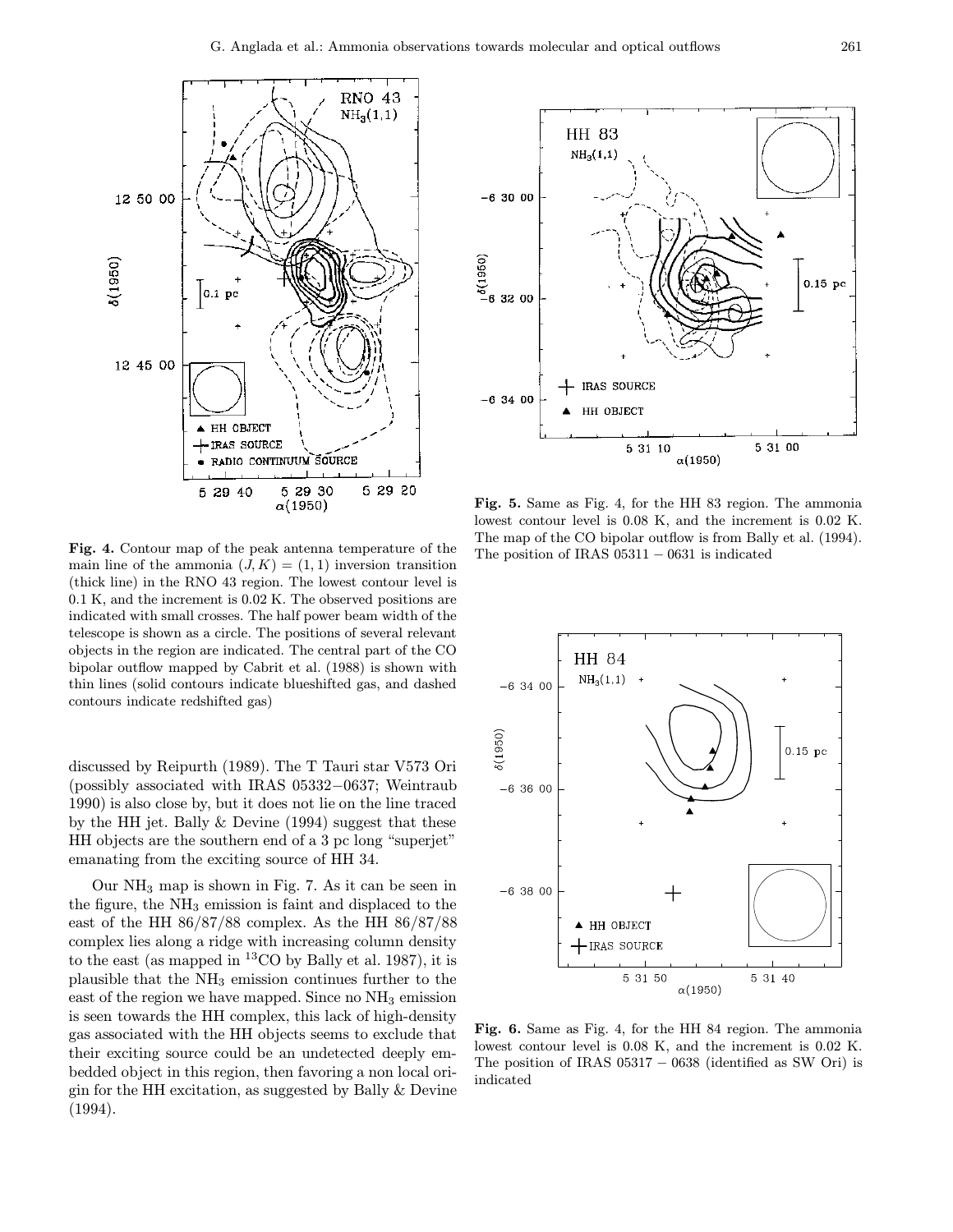

Fig. 7. Same as Fig. 4, for the HH 86/87/88 region. The ammonia lowest contour level is 0.12 K, and the increment is 0.04 K. The position of IRAS 05332−0637 (possibly associated with V573 Ori) is indicated

## 3.5. L1641-N

A bipolar CO outflow, L1641-N (Fukui et al. 1986, 1988; Wilking et al. 1990), has been mapped in the northern part of the L1641 cloud. The outflow is centered on IRAS 05338−0624, which is proposed as the outflow exciting source. Although optically invisible, this source is one of the most luminous ( $L_{IR} \sim 220~L_{\odot}$ ) IRAS sources in this region. Near-IR images (Strom et al. 1989c; Chen et al. 1993) reveal a dense stellar concentration centered on the IRAS position. The IRAS counterpart has been identified in the near-IR (Chen et al. 1993), millimeter (Wilking et al. 1989; Chen et al. 1995) and centimeter (Mundy et al. 1993; Anglada et al. 1996; Chen et al. 1995) ranges. Recently,  $H_2O$  maser emission has been found in association with IRAS  $05338 - 0624$  (Xiang & Turner 1995). In addition, several faint red nebulous objects of unknown nature have been found in a CCD image of the region (Reipurth 1985). A centimeter continuum source (Morgan et al. 1990; Anglada et al. 1996), also visible in the CCD image by Reipurth (1985), is found  $\sim 2'$  to the NE of the IRAS source, approximately midway between the red nebulous objects Re 35 and Re 43.

About  $3'$  to the SW of the center of the L1641-N molecular outflow, lies the source IRAS 05339−0626. This source  $(L_{\text{bol}} \sim 86~L_{\odot})$  is a typical Class I source (Strom et al. 1989a). Several near-IR sources (Chen et al. 1993) and a centimeter continuum source (Morgan et al. 1990 Anglada et al. 1996) are found near the IRAS position. Red wing CO emission has been observed towards this position, although it is unclear whether this high-velocity emission originates from IRAS 05339−0626 or it is just extended high-velocity emission from the L1641-N outflow (Morgan et al. 1991).

We have mapped in  $NH<sub>3</sub>$  a region that includes both IRAS sources. The map we have obtained is shown in Fig. 8. The  $NH<sub>3</sub>$  structure consists of two subcondensations, peaking near the positions of the IRAS sources. This result suggests that both IRAS sources are embedded in dense gas. The condensation around IRAS 05338−0624 has been mapped in several molecular species (Fukui et al. 1988; Chen et al. 1992; Harju et al. 1991; McMullin et al. 1994) with the emission peaking close to the IRAS position as in our  $NH_3$  map. In particular, the  $NH_3$  map obtained by Harju et al.  $(1991)$  with higher angular resolution  $(40'')$ , is in good agreement with our results. The whole region encompassing both IRAS sources was mapped previously only in HCN (Takaba et al. 1986) and with lower  $(∼ 3')$  angular resolution. CS emission was detected but not mapped, towards the two IRAS sources (Morgan & Bally 1991).



Fig. 8. Same as Fig. 4, for the L1641-N region. The ammonia lowest contour level is 0.15 K, and the increment is 0.15 K. The IRAS source associated with the northern ammonia peak is IRAS 05338−0624 and the one associated with the southern ammonia peak is IRAS  $05339 - 0626$ . The map of the CO outflow is from Fukui et al. (1986)

# 3.6. L100

L100 (Barnard 62) is a large, very opaque Bok globule in Ophiuchus, surrounded by bright rims. Reipurth & Gee (1986), based on a photometric study, estimate a distance of  $225 \pm 25$  pc. These authors found several H $\alpha$ emission stars associated with L100 and conclude that IRAS 17130 − 2053 (0.25  $L_{\odot} \leq L_{12-100} \leq 0.69 L_{\odot}$ ), an IRAS source with no optical counterpart, represents the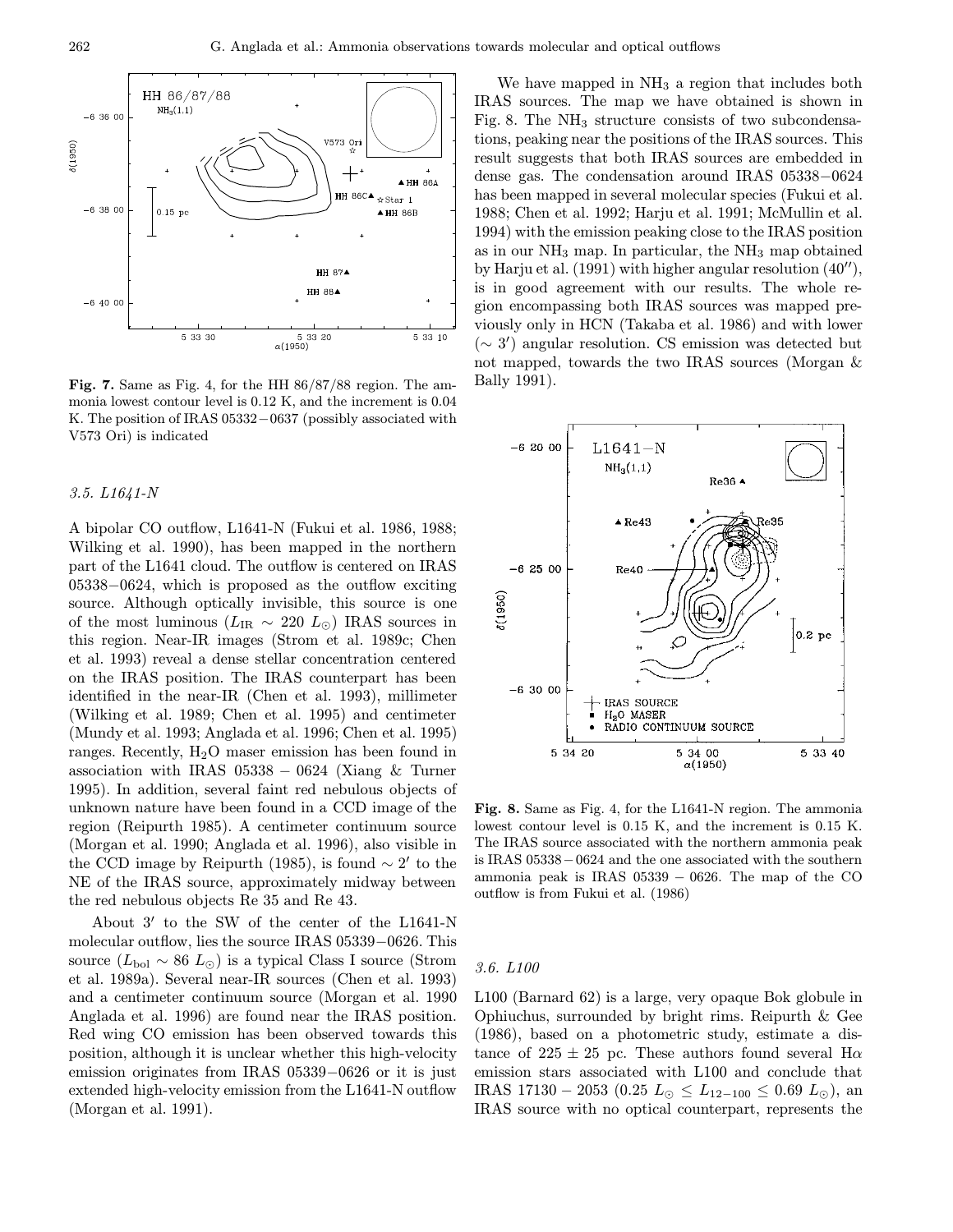envelope of an embedded PMS object, more evolved than a protostar. Parker et al. (1988) detected a bipolar molecular outflow elongated in the NE-SW direction and centered at the position of IRAS  $17130 - 2053$ , which was proposed as the outflow exciting source.

We have mapped in  $NH<sub>3</sub>$  the region around IRAS 17130 − 2053. We have detected faint and unresolved  $NH<sub>3</sub>(1,1)$  emission peaking near the position of the IRAS source. Our map is shown in Fig. 9. The IRAS position is near the maximum of the ammonia map, in agreement with the idea that it is an object embedded in high-density gas. However, the weakness of the ammonia emission suggests that it is associated with only a small amount of high-density gas and that the size of the ammonia clump could be much smaller than our beam.



Fig. 9. Same as Fig. 4, for the L100 region. The ammonia lowest contour level is 0.08 K, and the increment is 0.02 K. The map of the CO outflow is from Parker et al. (1988)

## 3.7. L483

Parker et al. (1988, 1991) and Fuller et al. (1995) have mapped in CO a compact bipolar molecular outflow in the L483 dark cloud. The outflow is clearly elongated along the E-W direction and it is centered on the low-luminosity infrared source IRAS 18148–0440 ( $L = 14 L_{\odot}$ , assuming a distance of 200 pc; Ladd et al. 1991a), which is proposed as the outflow exciting source. This source has neither optical nor near-infrared counterpart (Parker 1991). The source has been detected with the VLA at 3.6 cm (Anglada et al. 1996). From the far-IR data and from submillimeter observations (Ladd et al. 1991b; Fuller et al. 1995), Fuller et al. (1995) conclude that the IRAS source is a very young object similar to the so-called Class 0 sources. The source is surrounded by a bipolar near-IR nebula, and a jet-like region of  $H_2$  emission, ending in a bright knot, extends along the blue lobe of the CO outflow (Fuller et al. 1995). An H2O maser near the IRAS position has been detected by Xiang & Turner (1995) through single-dish observations.

In Fig. 10 we show the ammonia map obtained from our observations. The  $NH<sub>3</sub>$  emission peaks very close to the IRAS source position. This fact, together with the infrared results (Fuller et al. 1995), suggest that the IRAS source is deeply embedded in the dense core, giving support to its identification as the powering source of the molecular outflow. Our ammonia map is in good agreement with the ammonia map shown by Fuller & Myers (1993). Fuller & Myers (1993) found two velocity components separated by  $0.28 \text{ km s}^{-1}$  in an NH<sub>3</sub> spectrum obtained towards the peak of the core, and discuss on their relationship with the overall distribution of dense gas. The velocity resolution of our observations  $(∼ 0.2 \text{ km s}^{-1})$  does not allow us to separate these components in the spectra. Goodman et al. (1993) report a velocity gradient ( $\sim 1.9 \pm 0.2$  km s<sup>-1</sup> pc<sup>-1</sup>, PA = 52°) in the region. From our data, we estimate a velocity gradient of  $2 - 3$  km s<sup>-1</sup> pc<sup>-1</sup> approximately in the SW-NE direction, which is consistent with the result of Goodman et al. (1993).



Fig. 10. Same as Fig. 4, for the L483 region. The ammonia lowest contour level is 0.20 K, and the increment is 0.15 K. The map of the CO outflow is from Parker et al. (1988)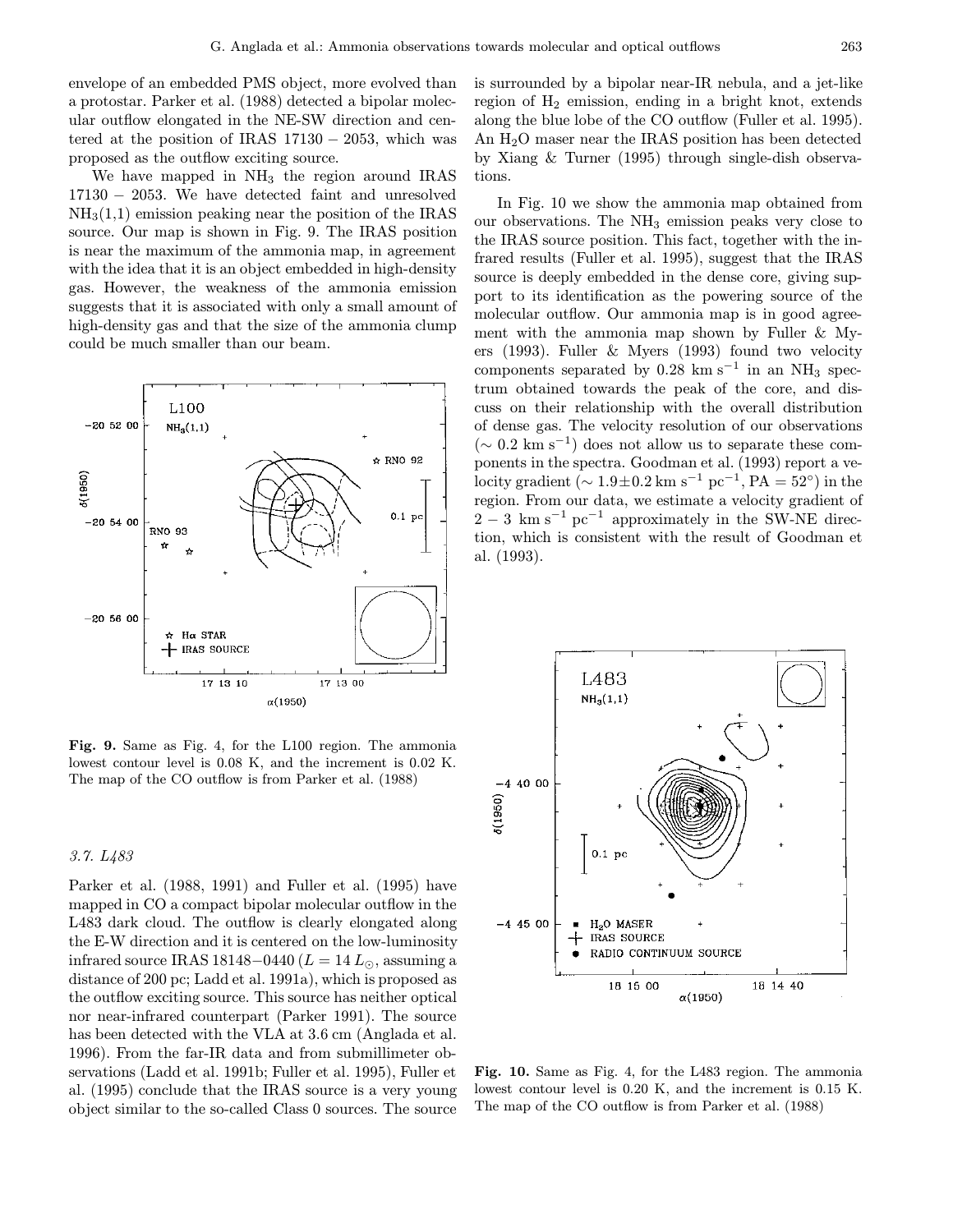## 3.8. L673

The distance to the L673 dark cloud is not well established. Estimates by different authors range between 150 pc and 400 pc. We will adopt a distance of 300 pc, based on proper motions studies (Herbig & Jones 1983). Armstrong & Winnewisser (1989) discovered a very extended  $(10' \times 15')$  bipolar molecular outflow in the northern part of L673. There are four IRAS point sources within five arcmin of the center of the outflow. From an analysis of the IRAS colors, Armstrong & Winnewisser conclude that IRAS 19184+1118 is probably a visible mainsequence star, while the IRAS colors of the other three sources (IRAS  $19180 + 1116$ ,  $19180 + 1114$ ,  $19181 + 1112$ ) are consistent with those of embedded stars. In particular, the source IRAS  $19180 + 1116$ , which coincides with RNO 109 (Cohen 1980), is proposed by Armstrong & Winnewisser (1989) as the most likely candidate to be the outflow exciting source. Ladd et al. (1991a, b) obtained farinfrared photometry and images of IRAS 19180+1116 and IRAS  $19180 + 1114$ , showing that a large fraction of the luminosity of these objects is radiated at long wavelengths  $(\lambda > 60 \ \mu \text{m})$ , indicating that they are very young.

Our ammonia map is shown in Fig. 11. The ammonia structure consists of three subcondensations, peaking near the position of the sources IRAS  $19180 + 1116$  (RNO 109), IRAS  $19180 + 1114$  and IRAS  $19181 + 1112$ . This result suggests that the three sources are embedded in dense gas. The source IRAS  $19180 + 1114$  is located very close to the strongest emission maximum, suggesting that this source is associated with the largest amount of highdensity gas, being probably the most deeply embedded of these three objects. The spectral energy distribution of this source (Armstrong & Winnewisser 1989; Ladd et al. 1991a) is also consistent with this suggestion. The source IRAS  $19180 + 1114$  is also well centered in between the two outflow lobes, despite of the irregular geometry of the molecular outflow (see Fig. 11). Taking into account the ammonia results, the spectral energy distribution, and the location with respect to the CO outflow, we favor IRAS  $19180+1114$  (rather than IRAS  $19180+1116 = RNO 109$ ) as the best candidate for the excitation of the molecular outflow in the region.

Although our observations do not reach the position of IRAS  $19184 + 1118$ , from the region we have mapped it seems clear that the NH<sub>3</sub> emission decreases as one moves to the NE, towards the position of this IRAS source. Thus, this source does not appear to be associated with a significant amount of dense molecular gas. This result is confirmed by the CS  $(J = 1 \rightarrow 0)$  observations of Morata et al. (1996). Even though the CS emission appears to be more extended than the  $NH<sub>3</sub>$  emission, the CS map shows that IRAS 19184+1118 lies at the outer edge of the CS distribution, suggesting that this source is not embedded in high density gas. These results are in agreement with those of Armstrong & Winnewisser (1989), which

concluded that the IRAS colors of this source are typical of a visible main-sequence star.



Fig. 11. Same as Fig. 4, for the L673 region. The ammonia lowest contour level is 0.15 K, and the increment is 0.1 K. The IRAS sources associated with the ammonia structure are (from north to south) IRAS 19180 + 1116 (RNO 109), IRAS 19180+ 1114 and IRAS 19181+ 1112. The IRAS source outside the ammonia structure is IRAS 19184 + 1118. The map of the CO outflow is from Armstrong & Winnewisser (1989)

## 3.9. IRAS 20188+3928

IRAS 20188+3928 ( $L = 5 \times 10^4$  ( $D/4 \text{ kpc}$ )<sup>2</sup>  $L_{\odot}$ ; Odenwald & Schwartz 1993) is associated with a compact molecular cloud located in the Cygnus region. The distance to this source is very uncertain  $(0.4 \text{ kpc} \leq D \leq 4 \text{ kpc})$ . Little et al. 1988). We adopt in this paper its largest value (4 kpc); thus, most of the physical parameters obtained for this region will be upper limits. Little et al. (1988) mapped in  $12^{\circ}$ CO and HCO<sup>+</sup> a bipolar molecular outflow associated with this IRAS source, concluding that the outflowing gas has a dense and clumpy nature.

We have detected a compact ammonia condensation (Fig. 12), with the emission peaking very close to the IRAS  $20188 + 3928$  position. This result suggests that the IRAS source is deeply embedded in the high density gas, as usually are the exciting sources of molecular outflows. The ammonia lines in this condensation are significantly wider  $(\Delta V \sim 1.5 - 2 \text{ km s}^{-1})$  than in the other regions of our sample (see Table 2). Moreover, there is a northsouth velocity gradient in the  $NH<sub>3</sub>$  condensation, with the line velocity in the northern part being redshifted (by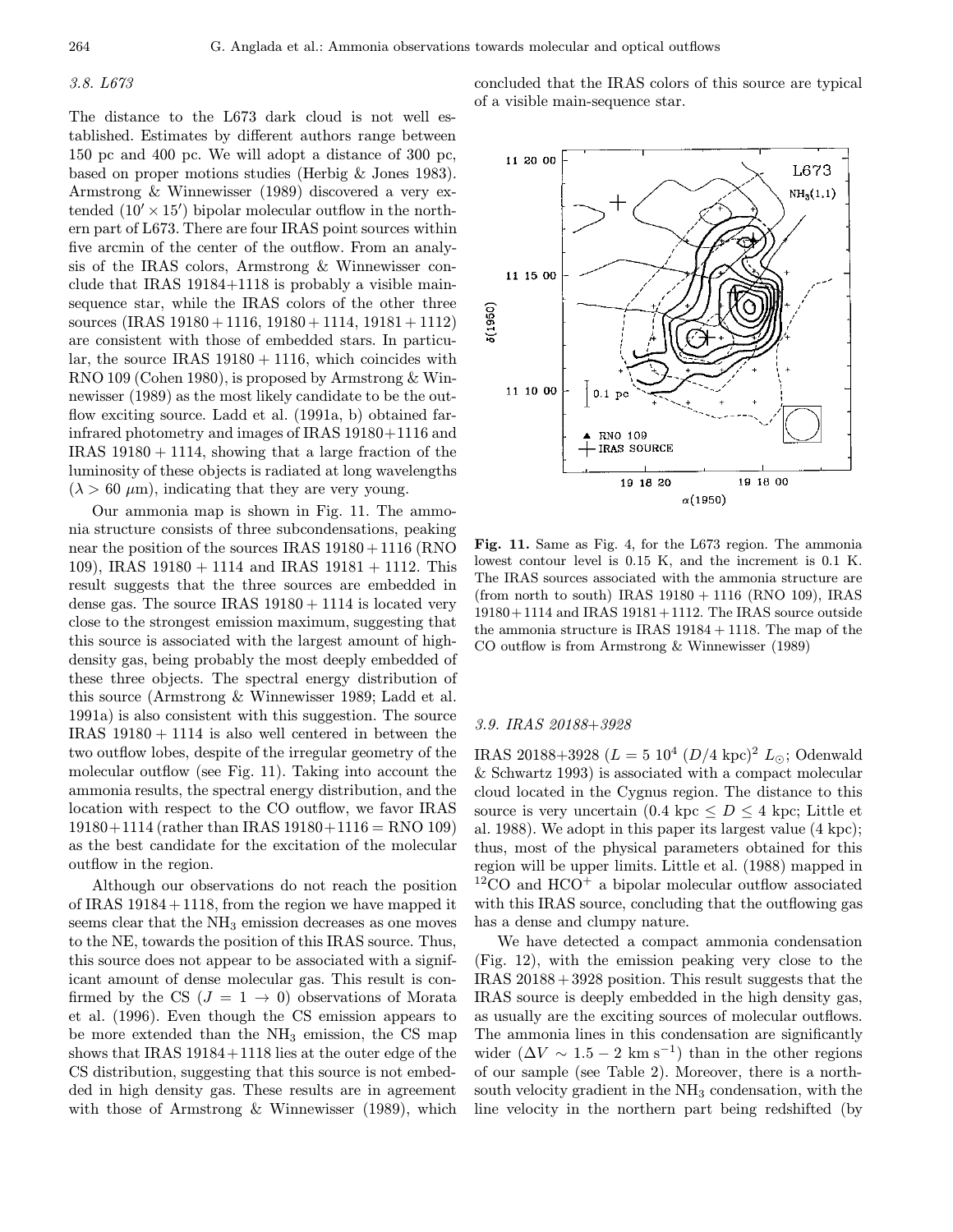$\sim$  0.5 km s<sup>-1</sup>) with respect to the southern part, i.e., roughly in the same direction as the outflow. These results suggest that the dense gas around IRAS  $20188 + 3928$  is perturbed by the outflow from this star and is entrained into the high velocity gas, in agreement with the HCO<sup>+</sup> results obtained by Little et al. (1988).

Palla et al.  $(1991)$  detected  $H<sub>2</sub>O$  maser emission on January 30, 1989 in a single observation towards the position of the IRAS source, obtaining a peak line flux  $S_{\nu} \simeq 45$ Jy and a radial velocity  $V_{\text{LSR}} = -1.1 \text{ km s}^{-1}$ . We detected this  $H<sub>2</sub>O$  maser on February 10, 1990. From a seven-point map centered on the IRAS position, we found that the maximum of emission was displaced  $\sim 1'$  to the NW of the IRAS source. In Fig. 3, we show the spectrum of the  $H_2O$  maser towards this position. The single feature we observed can be fitted with a Gaussian profile having peak line flux  $S_{\nu} = 4.4 \pm 0.9$  Jy, half-power full width  $\Delta V = 1.0 \pm 0.1$  km s<sup>-1</sup>, and radial velocity with respect to the local standard of rest,  $V_{\text{LSR}} = -1.09 \pm 0.07 \text{ km s}^{-1}$ . Thus, this  $H_2O$  maser feature shows high variability on a time scale of one year. Several new maser features, at different velocities appeared also in observations carried out in 1990 and 1991 (Xiang & Turner 1995). One of these features coincides within  $4^{\prime\prime}$  with the position of the IRAS source.



Fig. 12. Same as Fig. 4, for the IRAS 20188+3928 region. The ammonia lowest contour level is 0.20 K, and the increment is 0.1 K. The map of the CO outflow is from Little et al. (1988)

## 3.10. L1228

L1228 is a high galactic latitude dark cloud, whose distance is poorly known. Haikala et al. (1991) estimate a distance between 100 and 200 pc, while Bally et al. (1995)

argue that a better value is 300 pc. In this paper we have adopted this last value. Haikala & Laureijs (1989) discovered a large  $(18' \times 9' \approx 1.6 \text{ pc} \times 0.8 \text{ pc}$ , for the assumed distance of 300 pc) and well-collimated bipolar CO outflow, with its axis in the NE-SW direction. The outflow is centered on the low luminosity object IRAS  $20582 + 7724$  $(L \sim 4 L_{\odot})$ , which was proposed as the outflow exciting source. Anglada et al. (1996) have detected this source in the radio continuum at 3.6 cm with the VLA. Very recently, Bally et al. (1995) have obtained a new CO map of the outflow and detected several HH objects along the axis of the molecular outflow. Moreover, these authors detected an  $H_2$  jet emerging from IRAS  $20582 + 7724$ , but the jet axis differs from that of the molecular outflow by  $\sim 40^{\circ}$ , suggesting that the jet ejection direction varies over time. Bally et al. (1995) also detected a long highly collimated HH jet (HH 200), which may be associated with a very low velocity and faint blueshifted CO lobe, and whose exciting source appears to be an embedded T Tauri star located  $\sim 1\rlap{.}'5$  NW of the IRAS source.

Tafalla et al. (1994) have observed the dense gas around the IRAS source as traced by  $C_3H_2$  and HCN. These authors found sudden shifts in the line velocity of these molecules, with a systematic velocity pattern that agrees in direction and velocity sense with the CO outflow. Tafalla et al. identified three distinct velocity components in the core, and interpreted these results as evidence for the disruption of the dense core by the bipolar outflow from the IRAS source.

Our ammonia map of this region (Fig. 13) shows a condensation of  $\sim$  3'  $\times$  2' in size, elongated in the N-S direction. The ammonia emission peaks very close to the position of the IRAS and radio continuum source, suggesting that this source is deeply embedded in the high density gas, as it is expected for the exciting source of the outflow. For positions with good signal-to-noise ratio, our data show a velocity shift in the ammonia line velocity, consistent with the direction and sense of the bipolar molecular outflow. In Fig. 14 we show the spectra of the  $NH<sub>3</sub>(1,1)$  main line observed towards the position of the IRAS source, as well as towards two additional positions displaced 1.4 to the east and 1.4 to the west, respectively. As it can be seen in the figure, the central velocity of the lines are clearly displaced, with a velocity shift between the extreme positions of  $\sim 0.54 \text{ km s}^{-1}$ , corresponding to a velocity gradient of  $\sim 2.2 \text{ km s}^{-1} \text{ pc}^{-1}$ . Tafalla et al. (1994), from their higher angular resolution data, obtained velocity gradients of up to 10 km s<sup>-1</sup> pc<sup>-1</sup> on a scale of 20". Our lower angular resolution data do not allow us to detect these sudden shifts in velocity but, in any case, they provide evidence that the dense gas is perturbed and accelerated by the molecular outflow.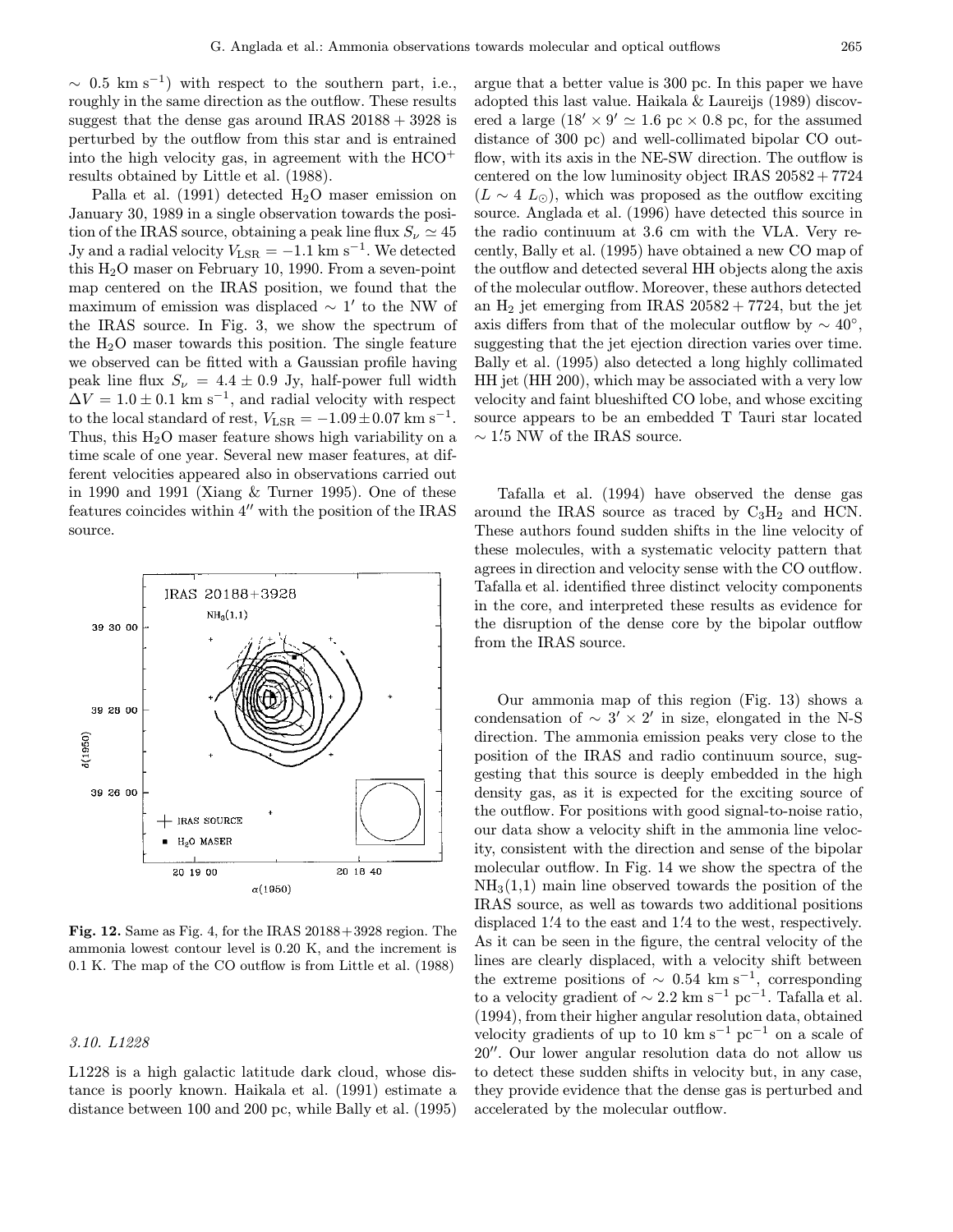

Fig. 13. Same as Fig. 4, for the L1228 region. The ammonia lowest contour level is 0.20 K, and the increment is 0.15 K. The map of the CO bipolar outflow is from Haikala & Laureijs (1989)



Fig. 14. Spectra of the  $NH<sub>3</sub>(1,1)$  main line towards three selected positions in L1228. The offsets are in arc minutes with respect to the IRAS position. To make easiest the comparison, the main beam brightness temperature of the (0,0) spectrum has been divided by 3

## 3.11. HHL 73

HHL 73 is an Herbig-Haro like object, whose position coincides, within observational errors, with an  $H_2O$  maser (Gyulbudaghian et al. 1987) and with the source IRAS  $21432 + 4719$ . A region of ~  $9' \times 7'$  around HHL 73 was mapped in ammonia by Verdes-Montenegro et al. (1989), using also the Haystack radio telescope. Their observations revealed a condensation with an angular size of  $\sim$  4.7  $\times$  2.2, elongated in the NW-SE direction, and with the HHL 73 object located very close to the ammonia emission peak. Verdes-Montenegro et al. (1989) detected also a weaker ammonia condensation, located  $\sim 5'$  northeast of the main condensation. No signs of star formation associated with this second clump are known at present.

The region was mapped in CS by Pastor et al. (1991). The CS emitting region is elongated in the E-W direction and it is more extended  $(23' \times 7')$  than the region mapped

in ammonia by Verdes-Montenegro et al. (1989). The CS structure presents several emission peaks, three of them coinciding with IRAS  $21429 + 4726$ , IRAS  $21432 + 4719$ and IRAS  $21441 + 4722$ . These IRAS sources have faint optical counterparts on the Palomar Sky Survey red print and were classified as "protostar type" by Dobashi et al. 1992. Recently, Dobashi et al. (1993) have detected three highly asymmetric molecular outflows associated with these IRAS sources.

To complete the study in  $NH<sub>3</sub>$  of this region, we carried out new observations, completing those of Verdes-Montenegro et al. (1989), in order to cover the overall region observed in CS. In Fig. 15 we show the complete NH<sup>3</sup> map of the region (including the data of Verdes-Montenegro et al. 1989). Four ammonia clumps, coinciding with emission peaks in the CS map of Pastor et al. (1991), are observed in the figure. Three of the ammonia clumps are associated with an IRAS source, located very close to the emission peak, thus suggesting that these clumps contain a young embedded object. The mean separation between these clumps ( $\sim 1-2$  pc) is of the order of the typical distance between stars. Therefore, this region appears to be an example of simultaneous formation of several stars in the same cloud, as it was suggested by Pastor et al. (1991).



Fig. 15. Same as Fig. 4, for the HHL 73 region. The ammonia lowest contour level is 0.12 K, and the increment is 0.1 K. The NH<sup>3</sup> map obtained by Verdes-Montenegro et al. (1989) is also included. The maps of the CO outflows are from Dobashi et al. (1993)

### 3.12. L1251

L1251 is an elongated dark cloud (Lynds 1962) apparently belonging to the "Cepheus Flare" giant molecular cloud complex (Lebrun 1986). The estimated distance of this cloud is between 200 pc to 500 pc. We have adopted a distance of 300 pc, estimated from a photometric study by Kun & Prusti (1993). Several indications of low-mass star formation have been found in L1251, with several  $H\alpha$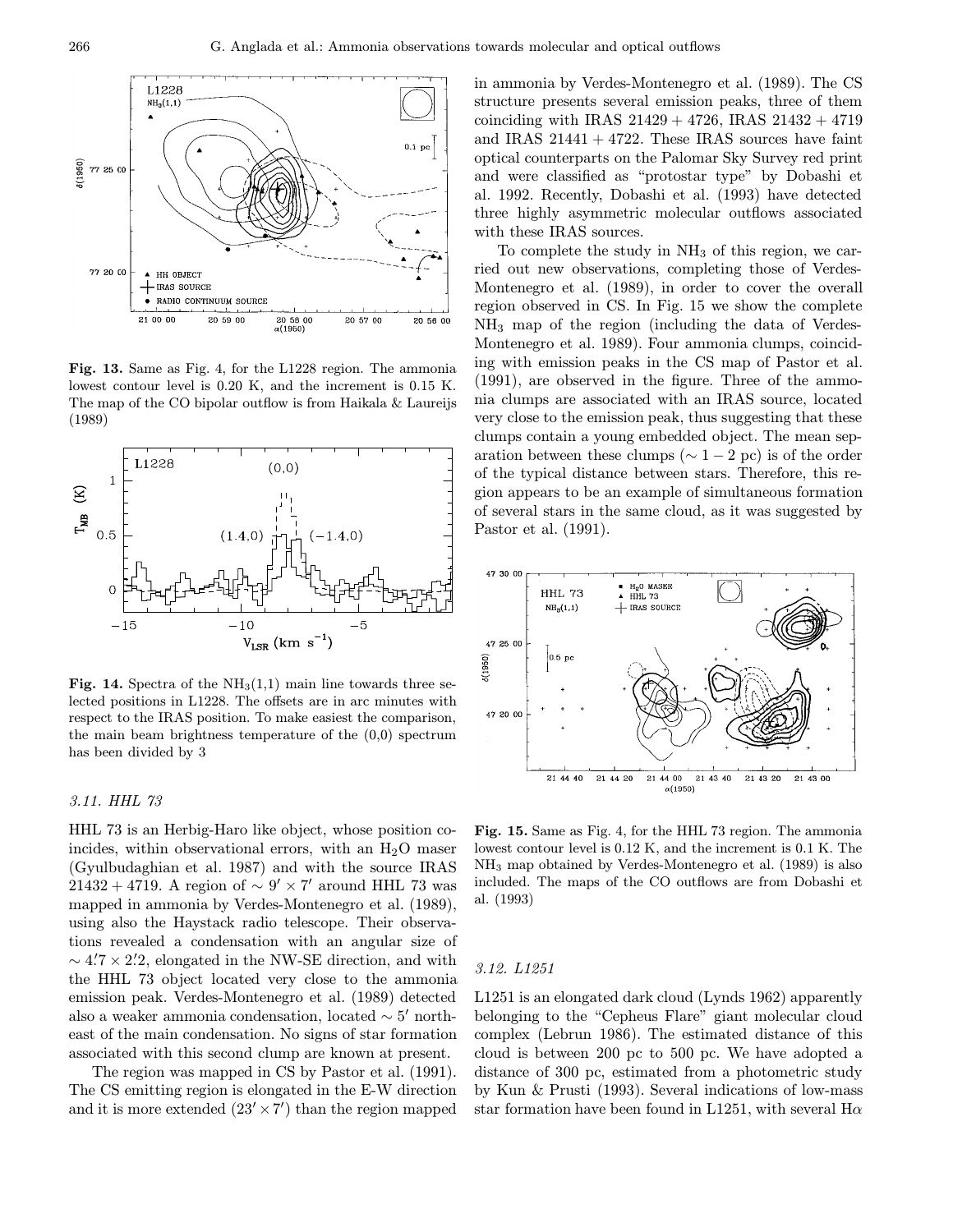

Fig. 16. Same as Fig. 4, for the IRAS  $22343 + 7501$  region in L1251. The ammonia lowest contour level is 0.1 K, and the increment is 0.1 K

emission stars and infrared point sources detected in the cloud (see Kun & Prusti 1993 and references therein). Our following study of this region focuses on two IRAS sources, IRAS 22343+7501 and IRAS 22376+7455, which are the most luminous sources in L1251 and appear to be the powering sources of bipolar CO outflows.

## 3.12.1. IRAS 22343+7501

IRAS 22343+7501 is the driving source of an extended and poorly collimated outflow, L1251-A (Schwartz et al. 1988; Sato & Fukui 1989). The outflow map differs from one study to the other. The outflow map obtained by Sato & Fukui (1989) represents molecular gas with relatively low velocity ( $\lesssim 4 \text{ km s}^{-1}$ ) and is extended ( $\sim 1.1 \text{ pc}$ ), with the axis approximately in the NE-SW direction. On the other hand, the map obtained by Schwartz et al. (1988), with higher angular resolution, includes higher velocity gas ( $\leq 8$  km s<sup>-1</sup>), is more compact and shows a clear asymmetry in the intensity the two lobes.

Balázs et al. (1992) detected several Herbig-Haro objects (apparently forming an optical jet with its axis coincident with that of the CO outflow), and propose that the exciting source of these objects is also IRAS  $22343 + 7501$ . Anglada et al. (1996) have detected this source in the radio continuum at 3.6 cm. Xiang & Turner (1995) have detected an H<sub>2</sub>O maser within  $\sim$  0.<sup>7</sup>6 of the IRAS position.

The source IRAS  $22350 + 7502$  (probably a T Tauri star; Kun  $\&$  Prusti 1993) lies about 2' to the north-east of IRAS 22343 + 7501.



Fig. 17. Same as Fig. 4, for the IRAS  $22376 + 7455$  region in L1251. The lowest contour level is 0.15 K, and the increment is 0.1 K



Fig. 18. Position-velocity diagram of the  $NH<sub>3</sub>(1,1)$  main line along the major axis  $(PA = 0^{\circ})$  of the condensation associated with IRAS  $22376 + 7455$ , in L1251. The lowest contour level is 0.2 K and the increment is 0.05 K. Right ascension offsets are from the position of IRAS  $22376 + 7455$ 

In Fig. 16, we show our ammonia map. The two IRAS sources lie at the edge of the  $NH<sub>3</sub>$  condensation, being displaced by  $\sim 2'$  ( $\sim 0.1$  pc) from the emission peak. At present, no source coincident with the ammonia emission peak has been found. As the emission peak is displaced from the outflow center, it is not likely that the outflow exciting source coincides with this ammonia maximum. The fact that the source proposed as the exciting source of the outflow, IRAS 22343+7501, is displaced  $\sim 0.1$  pc in projection from the ammonia emission peak may be due either because the outflow has disrupted part of the cloud core, or because the source was formed in the dense cloud but has escaped out of the clump (for a velocity of the star with respect to the cloud of  $\sim 1 \text{ km s}^{-1}$ , a time of  $\sim 10^5$  yr, which is similar to the time-scale of the outflow,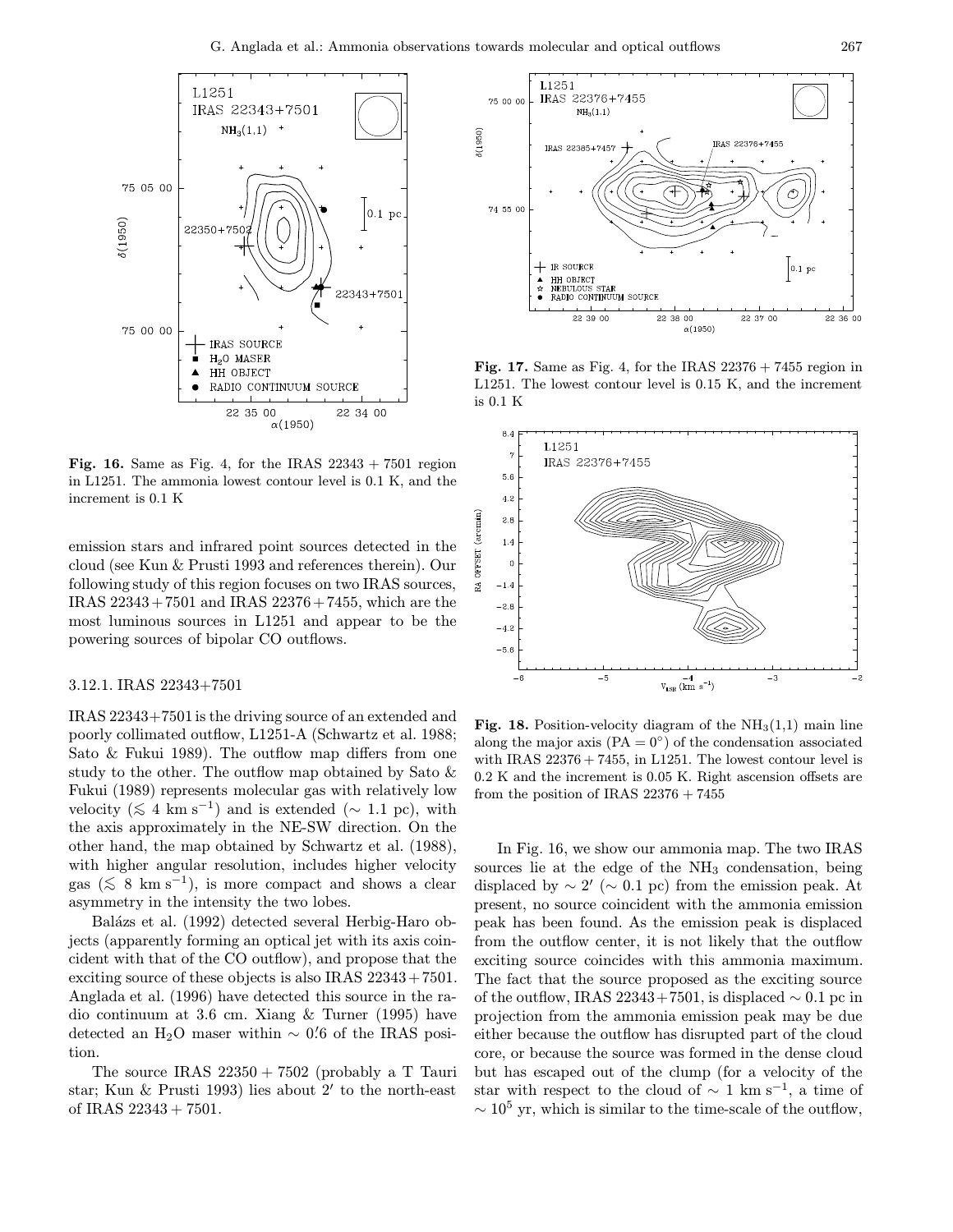is required to cover the observed displacement). We note that Morata et al. (1996) have mapped this region in CS, obtaining that the CS extends over a region larger than the  $NH_3$  with IRAS 22343+7501 near a CS emission peak.

#### 3.12.2. IRAS 22376 + 7455

CO observations in the region associated with this source (Sato & Fukui 1989; Sato et al. 1994) have revealed a well collimated and very compact bipolar outflow, L1251-B, extending over 4' in the NW-SE direction. IRAS  $22376 +$ 7455 ( $L_{\text{FIR}} = 14 L_{\odot}$ ; Sato et al. 1994) lies near the center of the two lobes, suggesting that is driving the bipolar outflow. IRAS  $22376 + 7455$ , apparently without optical counterpart (Kun & Prusti 1993; Eiroa et al. 1994b), is detected in the radio continuum at 3.6 cm by Anglada et al. (1996), and is likely to be a protostar embedded in a dense molecular cloud core (Sato et al. 1994). Eiroa et al. (1994b) found several Herbig-Haro objects (HH 189A, B and C) that may be associated with IRAS  $22376 + 7455$ or with a nearby nebulous star. Kun & Prusti (1993) and Eiroa et al. (1994b) also found several infrared sources and  $H\alpha$  emission stars in this region.

In Fig. 17 we show our ammonia map. The observed NH<sub>3</sub> condensation appears to be very elongated  $({\sim 8' \times 2'})$ in the east-west direction. IRAS 22376+7455 is located in the midst of the high density gas, confirming that it is an embedded source. However, this source is displaced  $\sim 1'$  $({\sim} 0.1 \text{ pc})$  from the NH<sub>3</sub> emission peak. Several other infrared sources are observed towards the  $NH<sub>3</sub>$  condensation, suggesting that they represent embedded sources. One of these sources coincides positionally with the  $NH<sub>3</sub>$ emission peak. There is a secondary emission peak (located  $\sim 6'$  to the west of the main one) that appears not to be associated with any known infrared source. The source IRAS 22385+7457 is located  $\sim$  4' to the northeast of IRAS  $22376 + 7455$ , at the edge of the NH<sub>3</sub> structure, suggesting that it is not deeply embedded in the dense cloud. This source is associated positionally with an  $H\alpha$ emission star, and it is proposed to be a T Tauri star (Kun & Prusti 1993), in agreement with the suggestion that this source is more evolved than the sources still deeply embedded in dense gas.

From our NH<sub>3</sub> data, we found a velocity gradient of  $\sim 1.4$  km s<sup>-1</sup> pc<sup>-1</sup> in the NE-SW direction, with sudden velocity shifts of up to 1 km s<sup> $-1$ </sup> (corresponding to gradients of 8 km s<sup>-1</sup> pc<sup>-1</sup>) along the region. In Fig. 18 we show a position-velocity diagram along the major axis of the clump. The velocity gradient does not follows the  $NH<sub>3</sub>$  condensation axis, but it has a complex bidimensional structure, so that we do not think that it is due to a global rotational motion of the dense condensation. Goodman et al. (1993) from NH<sup>3</sup> observations, Morata et al. (1996) from CS observations, and Sato & Fukui (1989) from  $C^{18}O$ , also found the existence of a velocity gradient in this region.

In Fig. 19, we show the overall L1251 region, enclosing the two ammonia condensations we have mapped and their associated molecular outflows. Note that these two condensations coincide with the two brightest spots in the  $C^{18}$ O map by Sato et al. (1994).

#### 3.13. L1262

L1262 is an isolated Bok globule with a very high visual extinction (Lynds 1962) located at a distance of 200 pc (Parker et al. 1991). Parker et al. (1988, 1991) discovered a well-collimated bipolar molecular outflow approximately 2.5 in extent along its axis. Interferometric <sup>12</sup>CO observations (Terebey et al. 1989) show a more compact  $({\sim 20''})$  outflow. The outflow is elongated in the northeastsouthwest direction and is centered at the position of the source IRAS  $23238 + 7401$ , which is proposed as the exciting source of the outflow. This IRAS source has been classified as a Class I embedded source without optical counterpart (Parker 1991). The velocity of the outflow decreases gradually as one moves away from the source (Parker et al. 1988). Anglada et al. (1996) found two radio continuum sources at 3.6 cm, one of them being associated with the IRAS source.



Fig. 19. Region enclosing the two ammonia dense cores observed in L1251 (Figs. 16 and 17). Superposed are shown the two associated CO outflows, L1251-A and L1251-B (Sato et al. 1994)

Our  $NH_3$  map is shown in Fig. 20. The  $NH_3$  condensation presents two emission peaks, one of them coinciding with the source IRAS 23238+7401. Our map is similar to the map obtained by Benson et al. (1984) using the same ammonia inversion line, but our sensitivity is slightly better and we are able to distinguish two emission peaks. Zhou et al. (1989) observed this region in CS,  $J = 2 \rightarrow 1$ and  $J = 3 \rightarrow 2$ , obtaining that the CS emission is more extended than the NH<sub>3</sub> one, as it is usually found in other regions.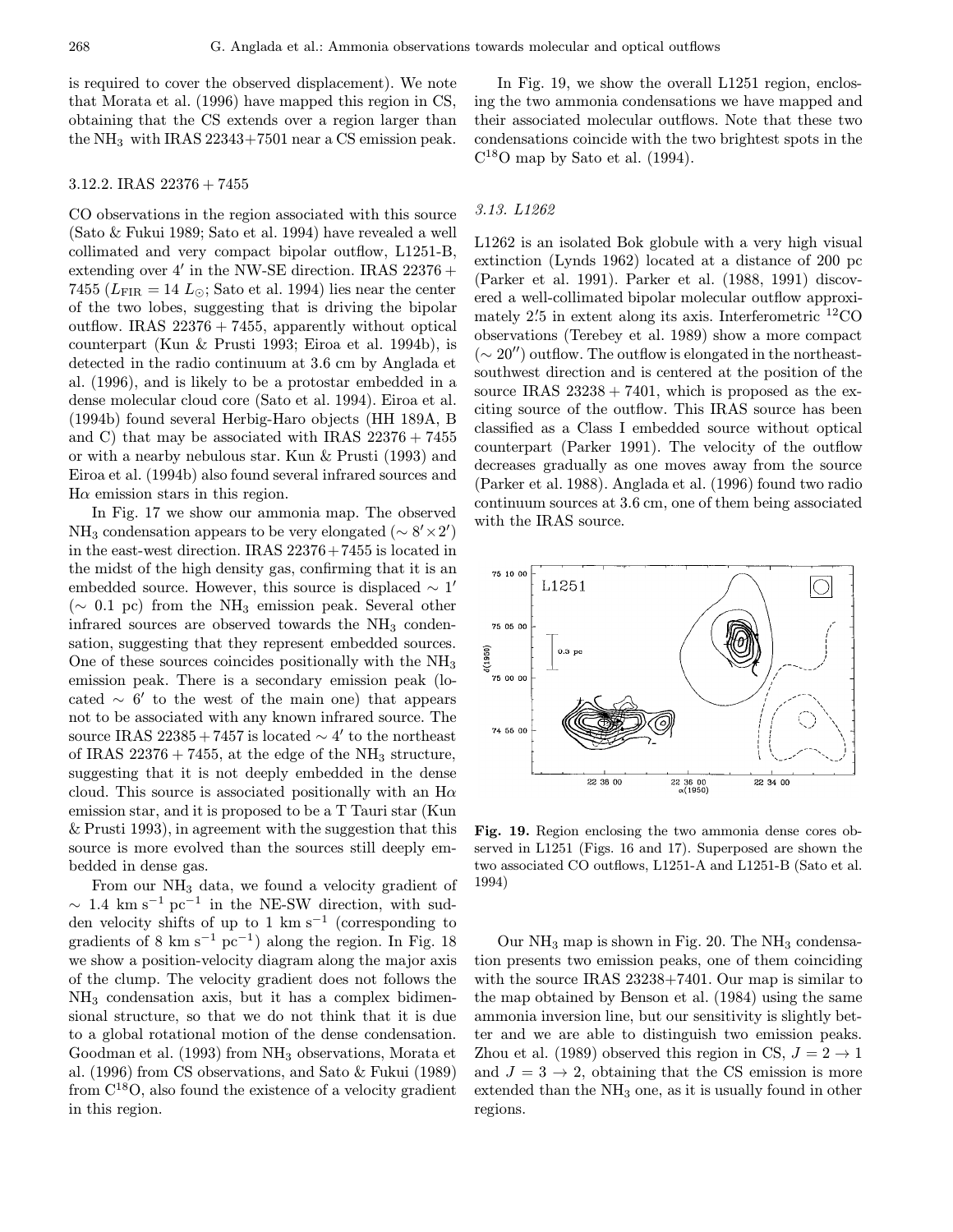

Fig. 20. Same as Fig. 4, for the L1262 region. The ammonia lowest contour level is 0.15 K, and the increment is 0.1 K. The map of the CO outflow is from Yun & Clemens (1994)

## 4. Discussion

## 4.1. Location of the exciting sources of the outflows

Through the  $(J, K) = (1, 1)$  and  $(2,2)$  inversion transitions of the NH<sup>3</sup> molecule we have studied the dense gas in a sample of 15 regions with signs of star formation, as indicated by the presence of outflow activity. We have been able to detect and map the  $NH<sub>3</sub>$  emission in 14 of these regions. This high rate of detections is a clear indication of the strong association between  $NH<sub>3</sub>$  emission and outflow activity. This result confirms the young nature of the observed objects, since they appear to be still associated with (and most of them embedded in) the dense gas from where they have been formed.

In all cases where we have mapped the  $NH<sub>3</sub>$  emission associated with molecular outflows, the ammonia maximum is located near  $( $0.1$  pc) the position of a can$ didate for driving the outflow. This result gives support to their identification as the outflow exciting sources, following the criterion proposed by Anglada et al. (1989) for such identification. For the sources of our sample that are only associated with optical signs of outflow, the NH<sup>3</sup> emission is weak and does not coincide with any known object in the observed field, suggesting that probably none of the nearby objects that have been detected up to now is related to the outflow excitation.

# 4.2. Physical parameters of the dense cores

The sizes of the condensations we have mapped in  $NH<sub>3</sub>$ range from  $\sim 0.1$  to  $\sim 0.8$  pc (a somewhat larger value of 2 pc is obtained for the condensation associated with IRAS  $20188 + 3928$ , but this value may be overestimated by an order of magnitude, since we have adopted the upper limit for the distance). We find evidence for some elongation in the condensations we mapped (as was noted, in general, by Myers et al. 1991). However, our angular resolution, in general, is not good enough to allow us to further discuss on the morphology of the sources. In particular, we are not able to establish whether or not these condensations play a relevant role in the collimation of the outflows in these regions (as suggested, e.g., by Torrelles et al. 1983). We note, however, the very high degree of elongation of the condensation associated with IRAS 22376+7455 in L1251, reminiscent of the NH<sup>3</sup> structure observed in L1448 (e.g., Anglada et al. 1989). In both cases (L1251 and L1448), several objects are seen in projection towards the elongated NH<sup>3</sup> structure. A high angular resolution study of the L1251 region may be relevant in order to investigate a possible fragmentation of the structure. A higher angular resolution study may also be relevant for other sources of our sample that appear unresolved in our present singledish study.

The intrinsic line widths obtained ( $\sim 1 \text{ km s}^{-1}$ ; see Table 2) are significantly larger than the expected thermal line widths, since the kinetic temperature estimates for these regions give very low values (see Table 3). Only for the region associated with IRAS  $20188+3928$  the line widths reach  $\sim 2 \text{ km s}^{-1}$  (in some positions). This is also the region where we have obtained the highest value for the kinetic temperature, as estimated from our ammonia observations (we note that in many sources we only could obtain upper limits or we were forced to use estimates from CO data, which are less accurate). Despite the uncertainty in the distance, the luminosity of IRAS  $20188 + 3928$  appears to be higher than for most of the objects studied in our sample. Thus, this object appears to produce a larger perturbation in its molecular high density environment than the others objects we have observed.

In part due to our lack of angular resolution, we are not able to measure in detail the velocity gradient in our regions. However, it is remarkable that in the condensation associated with IRAS  $22376 + 7455$  in L1251, our results show the presence of a strong velocity gradient with sudden velocity shifts of up to  $\sim 1 \text{ km s}^{-1}$  between contiguous positions. A study with high angular resolution of this region appears to be very promising.

The H<sup>2</sup> column densities we have obtained are  $\sim 10^{22}$  cm<sup>-2</sup> (assuming [NH<sub>3</sub>/H<sub>2</sub>] = 10<sup>-8</sup>), implying mean visual extinctions  $\sim 10$  mag. For L483 we have obtained the highest H<sub>2</sub> column density ( $\sim 10^{23}$  cm<sup>-2</sup>, corresponding to a visual extinction of  $\sim 100$  mag), suggesting that this object is very deeply embedded.

The masses obtained for the observed regions lie typically in the range from 1 to 100  $M_{\odot}$ . The values derived coincide, in general, with the virial masses within a factor of 3. This general trend, observed for the regions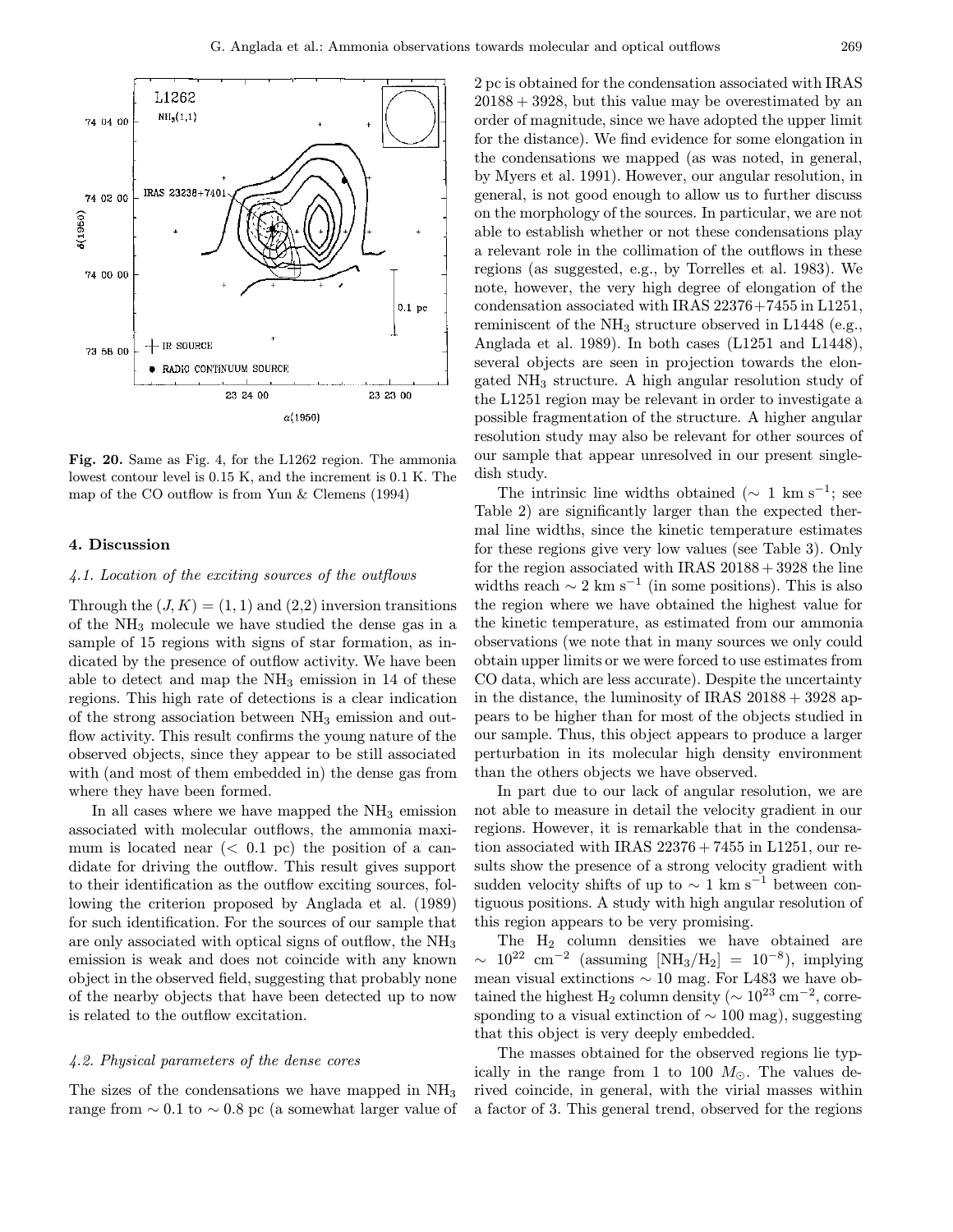of our sample, suggests that the condensations are near virial equilibrium and that the assumed  $NH<sub>3</sub>$  abundance is adequate. L483 is the region for which the calculated mass exceeds the virial mass by the largest factor. This could imply that for this source the cloud is still in the process of gravitational collapse. We note here that recently Myers et al. (1995) have detected asymmetric line profiles in this region consistent with infall motion, according to the modeling of Anglada et al. (1987). Although the uncertainties involved are still large, it seems clear that this object is among the youngest sources in our sample, in agreement with the results of Fuller et al. (1995), which classify this as a very young object.

## 4.3. Evolutive differences in the outflow sources

We have detected and mapped the  $NH<sub>3</sub>$  emission in 12 out of 13 regions with molecular outflow in our sample. Only in one region, L1048 (for which, in fact, no published map of the CO outflow is available), we failed in detecting ammonia emission (Table 1). The  $NH<sub>3</sub>$  emission is faint ( $T_{\text{MB}} \lesssim 0.5 \text{ K}$ ; see Table 2) only in 3 regions (RNO 43, HH 83 and L100) of the 12 regions associated with molecular outflow we have mapped. On the other hand, in the two regions without molecular outflow (HH 84 and HH 86/87/88), the ammonia emission is very faint. These results tentatively suggest that the ammonia emission tends to be more intense for those sources associated with molecular outflow than for the sources associated with only "optical" signs of outflow (such as jets and Herbig-Haro objects).

In order to substantiate this possible relationship between the type of outflow and the intensity of the  $NH<sub>3</sub>$ emission, we have complemented the sample of regions observed in this paper with the results of other Haystack NH<sup>3</sup> observations reported in the literature. We have studied the distribution of the intensity of the  $NH<sub>3</sub>$  emission, as measured by the main beam brightness temperature towards the outflow exciting source, in this larger sample of regions. We note here that the  $NH<sub>3</sub>$  brightness temperature is a good measure of the intensity of the NH<sup>3</sup> emission only for sources that fill the beam of the telescope. For unresolved sources, a more adequate comparison should be made in terms of the distance corrected flux density of the ammonia emission ("ammonia luminosity"). As we expect that for nearby sources the angular size of the ammonia emission will be, in general, larger than the telescope beam, we have used the main beam brightness temperature to make the comparison, restricting our sample to nearby enough regions. Thus, we have used sources with  $D \leq 1$  kpc, and completed our sample with the data from Torrelles et al. (1983) (9 sources), Anglada et al. (1989) (13 sources), Benson & Myers (1989) (5 sources, and 2 additional sources observed at Green Bank), Verdes-Montenegro et al. (1989) (3 sources), and Persi et al. (1994) (1 source).

Our final sample is shown in Table 4. It contains a total of 47 sources, with 21 sources associated only with molecular outflow, 19 sources associated both with optical and molecular outflow and 7 sources with only optical outflow. In Fig. 21 we present the distribution of the NH<sup>3</sup> main beam brightness temperature towards the position of the proposed outflow exciting source (Table 4) for the three groups of sources. The mean values of the NH<sup>3</sup> brightness temperature are 1.7 K (only molecular outflow), 1.5 K (optical and molecular outflow) and 0.5 K (only optical outflow). Despite the relatively small number of sources with only optical outflow, it is clear that these sources tend to present lower values for the NH<sub>3</sub> brightness temperature, while for the sources with molecular outflow the distribution is displaced to higher values of the NH<sup>3</sup> brightness temperature. We conclude, thus, that the ammonia emission is in general more intense in molecular outflow sources than in sources with optical outflow.



Fig. 21. Distribution of the  $NH<sub>3</sub>$  main beam brightness temperature for sources with only molecular outflow (top), for sources with both molecular and optical outflow (middle), and for sources with only optical outflow (bottom)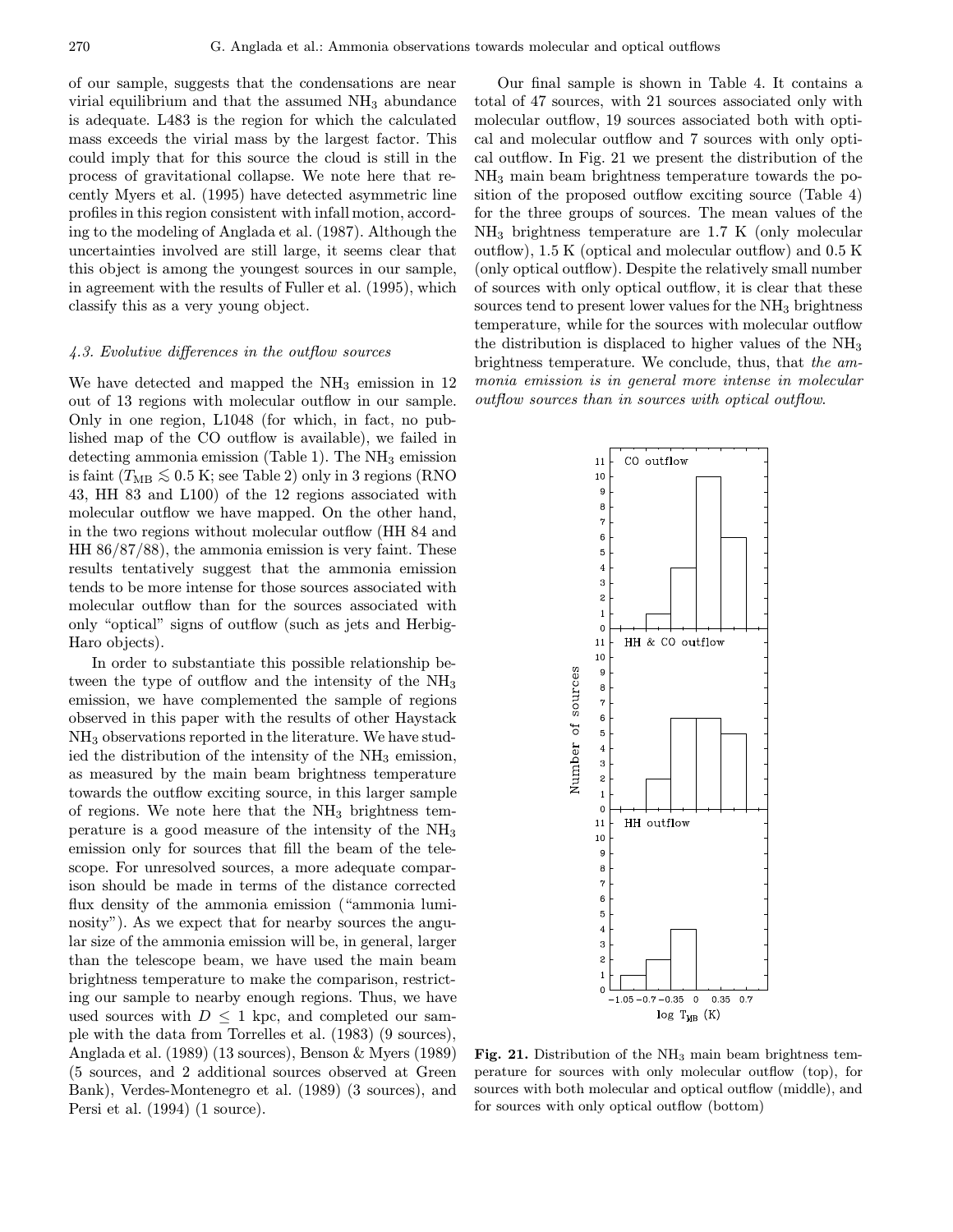Table 4. Regions associated with molecular or optical outflow observed in  $\mathrm{NH}_3{}^a$ 

| L1448 (RNO 13)<br>CO<br>1<br>0.3<br>2<br>350<br>3<br>0.4<br>4, 5<br>3.1<br>2<br>$\sqrt{3}$<br>L1448N<br>CO, HH<br>4<br>350<br>3<br>$\boldsymbol{3}$<br>$\overline{2}$<br>CO<br>2.5<br>L1448C<br>4<br>350<br>$\,8\,$<br>CO<br>6<br>7<br>GL490<br>$\leq 0.5$<br>$\leq 0.6$<br>900<br>$\boldsymbol{3}$<br>$_{\rm CO}$<br>9<br>$\sqrt{2}$<br>$2.5\,$<br>350<br>L1455<br>$1.6\,$<br>$_{\rm CO}$<br>10<br>8<br>L1489<br>0.8<br>4<br>140<br>11<br>13<br>HH 156<br>HН<br>12<br>< 0.7<br>$\leq 0.6$<br>11<br>140<br>HH<br>14<br>$\leq 0.6$<br>$\leq 1$<br>2<br>13<br>$L1524$ (Haro 6-10)<br>140<br>2.3<br>7<br>CO, HH<br>15, 16<br>2.72<br>140<br>13<br>L <sub>1551</sub><br>$\leq 1$<br>7<br>HL Tau<br>CO, HH<br>17, 18<br>$\leq 1$<br>13<br>140<br>$5.0\,$<br>13<br>L1527<br>CO, HH<br>19, 20<br>2.12<br>11<br>140<br>24<br>RNO 43 (IRAS 05295+1247)<br>CO, HH<br>21, 22<br>0.4<br>23<br>400<br>0.40<br>25, 26<br>$0.4 - 0.5$<br>13<br>HH 83<br>CO, HH<br>0.46<br>23<br>470<br>HH 84<br>HН<br>25<br>0.3<br>$0.5 - 1$<br>23<br>470<br>13<br>HH<br>27<br>13<br>HH 33/40<br>$\leq 0.3$<br>$\leq 0.5$<br>28<br>470<br>$\leq 0.1$<br>$\leq 0.2$<br>HН<br>25<br>23<br>13<br>HH 86/87/88<br>470<br>$\leqq\atop{2.8}1$<br>$\boldsymbol{2}$<br>31<br>CO, HH<br>29, 30<br>$1.3\,$<br>480<br>HH 34<br>2.2<br>CO<br>32<br>23<br>33<br>L1641-N<br>480<br>HН<br>27<br>$\leq 0.5$<br>$\leq 0.6$<br>2<br>HH 38-43<br>480<br>31<br>CO<br>$\mathbf{1}$<br>2.2<br>2.1<br>$\boldsymbol{2}$<br>31<br>Haro 4-255 FIR<br>480<br><b>B35</b><br>$_{\rm CO}$<br>10<br>1.2<br>34<br>4.0<br>500<br>11<br><b>HH 26 IR</b><br>35, 36<br>2.7<br>2.1<br>13<br>CO, HH<br>7<br>470<br>7<br>NGC 2071<br>CO<br>37<br>2.44<br>$2.2\,$<br>500<br>8<br>$_{\rm CO}$<br>38<br>8<br>Mon R <sub>2</sub><br>1.2<br>$1.5\,$<br>7<br>800<br>$_{\rm CO}$<br>2.3<br>7<br>$\,8\,$<br>GGD 12-15<br>39<br>1.52<br>1000<br>CO, HH<br>40, 35<br>$\leq 0.5$<br>7<br>13<br>RMon<br>< 0.6<br>800<br>HH<br>$\,2$<br>NGC 2264<br>41<br>$\leq 1$<br>$\leq 1$<br>13<br>800<br>2.5<br>CO, HH<br>42, 43<br>1.8<br>45<br>HH 120<br>44<br>400<br>L43<br>CO<br>$\mathbf{1}$<br>2.7<br>$2.7\,$<br>$\boldsymbol{2}$<br>160<br>46<br>L <sub>100</sub><br>CO<br>225<br>47<br>0.5<br>$0.3 - 0.5$<br>23<br>48<br>L483<br>CO<br>47<br>4.54<br>23<br>200<br>49<br>14<br>$2.0\,$<br>$\boldsymbol{2}$<br>R CrA<br>CO, HH<br>1,50<br>2.8<br>130<br>51<br>2.1<br>$\,3$<br>L673<br>CO<br>52<br>$\geq 2.2$<br>23<br>300<br>13<br>HH 32a<br>CO, HH<br>35, 17<br>$\leq 0.6$<br>$\leq 0.7$<br>$\boldsymbol{2}$<br>300<br>L778<br>CO<br>6.3<br>8<br>10<br>$1.8\,$<br>11<br>250<br>7.9<br><b>B335</b><br>CO, HH<br>53, 54<br>$1.2\,$<br>11<br>250<br>13<br>L1228<br>5.3<br>23<br>56<br>CO, HH<br>55, 56<br>2.71<br>300<br>CO<br>1<br>$2.3\,$<br>2<br>700<br>57<br>V1331 Cyg<br>0.5<br>$_{\rm CO}$<br>10<br>7.9<br>L1172<br>1.8<br>11<br>440<br>8<br><b>NGC 7129</b><br>$\overline{7}$<br>CO, HH<br>13<br>58, 59<br>0.52<br>0.36<br>1000<br>CO<br>$3.2\,$<br>23<br>61<br>HHL 73 (IRAS 21429+4729)<br>60<br>1.66<br>900<br>HHL 73 (IRAS 21432+4719)<br>CO, HHL<br>1.25<br>28<br>61<br>60, 61<br>1.1<br>900<br>CO<br>61<br>HHL 73 (IRAS 21441+4722)<br>60<br>0.7<br>> 0.9<br>23<br>900<br><b>S140N</b><br>CO, HH<br>31, 62<br>1.4<br>28<br>900<br>63<br>0.88<br>L <sub>1251</sub> (IRAS 22343+7501)<br>CO, HH<br>0.29<br>$1.7\,$<br>23<br>300<br>66<br>64, 65<br>L1251 (IRAS 22376+7455)<br>CO, HH<br>3.1<br>23<br>300<br>66<br>64, 67<br>1.71<br>L1262<br>$\geq 4.9$<br>23<br>200<br>68<br>CO<br>47<br>1.57 | Source | Outflow<br>associated | Ref. | $T_{\rm MB}$<br>(K) | $N(NH_3)$<br>$(10^{14} \text{ cm}^{-2})$ | Ref. | D<br>(pc) | Ref. |
|----------------------------------------------------------------------------------------------------------------------------------------------------------------------------------------------------------------------------------------------------------------------------------------------------------------------------------------------------------------------------------------------------------------------------------------------------------------------------------------------------------------------------------------------------------------------------------------------------------------------------------------------------------------------------------------------------------------------------------------------------------------------------------------------------------------------------------------------------------------------------------------------------------------------------------------------------------------------------------------------------------------------------------------------------------------------------------------------------------------------------------------------------------------------------------------------------------------------------------------------------------------------------------------------------------------------------------------------------------------------------------------------------------------------------------------------------------------------------------------------------------------------------------------------------------------------------------------------------------------------------------------------------------------------------------------------------------------------------------------------------------------------------------------------------------------------------------------------------------------------------------------------------------------------------------------------------------------------------------------------------------------------------------------------------------------------------------------------------------------------------------------------------------------------------------------------------------------------------------------------------------------------------------------------------------------------------------------------------------------------------------------------------------------------------------------------------------------------------------------------------------------------------------------------------------------------------------------------------------------------------------------------------------------------------------------------------------------------------------------------------------------------------------------------------------------------------------------------------------------------------------------------------------------------------------------------------------------------------------------------------------------------------------------------------------------------------------------------------------------------------------------------------------------------------------------------------------------------------------------------------------------------------------------------------------------------------------------------------------------------------------------------------------------------------------------------------------------------------------------------------------------|--------|-----------------------|------|---------------------|------------------------------------------|------|-----------|------|
|                                                                                                                                                                                                                                                                                                                                                                                                                                                                                                                                                                                                                                                                                                                                                                                                                                                                                                                                                                                                                                                                                                                                                                                                                                                                                                                                                                                                                                                                                                                                                                                                                                                                                                                                                                                                                                                                                                                                                                                                                                                                                                                                                                                                                                                                                                                                                                                                                                                                                                                                                                                                                                                                                                                                                                                                                                                                                                                                                                                                                                                                                                                                                                                                                                                                                                                                                                                                                                                                                                                |        |                       |      |                     |                                          |      |           |      |
|                                                                                                                                                                                                                                                                                                                                                                                                                                                                                                                                                                                                                                                                                                                                                                                                                                                                                                                                                                                                                                                                                                                                                                                                                                                                                                                                                                                                                                                                                                                                                                                                                                                                                                                                                                                                                                                                                                                                                                                                                                                                                                                                                                                                                                                                                                                                                                                                                                                                                                                                                                                                                                                                                                                                                                                                                                                                                                                                                                                                                                                                                                                                                                                                                                                                                                                                                                                                                                                                                                                |        |                       |      |                     |                                          |      |           |      |
|                                                                                                                                                                                                                                                                                                                                                                                                                                                                                                                                                                                                                                                                                                                                                                                                                                                                                                                                                                                                                                                                                                                                                                                                                                                                                                                                                                                                                                                                                                                                                                                                                                                                                                                                                                                                                                                                                                                                                                                                                                                                                                                                                                                                                                                                                                                                                                                                                                                                                                                                                                                                                                                                                                                                                                                                                                                                                                                                                                                                                                                                                                                                                                                                                                                                                                                                                                                                                                                                                                                |        |                       |      |                     |                                          |      |           |      |
|                                                                                                                                                                                                                                                                                                                                                                                                                                                                                                                                                                                                                                                                                                                                                                                                                                                                                                                                                                                                                                                                                                                                                                                                                                                                                                                                                                                                                                                                                                                                                                                                                                                                                                                                                                                                                                                                                                                                                                                                                                                                                                                                                                                                                                                                                                                                                                                                                                                                                                                                                                                                                                                                                                                                                                                                                                                                                                                                                                                                                                                                                                                                                                                                                                                                                                                                                                                                                                                                                                                |        |                       |      |                     |                                          |      |           |      |
|                                                                                                                                                                                                                                                                                                                                                                                                                                                                                                                                                                                                                                                                                                                                                                                                                                                                                                                                                                                                                                                                                                                                                                                                                                                                                                                                                                                                                                                                                                                                                                                                                                                                                                                                                                                                                                                                                                                                                                                                                                                                                                                                                                                                                                                                                                                                                                                                                                                                                                                                                                                                                                                                                                                                                                                                                                                                                                                                                                                                                                                                                                                                                                                                                                                                                                                                                                                                                                                                                                                |        |                       |      |                     |                                          |      |           |      |
|                                                                                                                                                                                                                                                                                                                                                                                                                                                                                                                                                                                                                                                                                                                                                                                                                                                                                                                                                                                                                                                                                                                                                                                                                                                                                                                                                                                                                                                                                                                                                                                                                                                                                                                                                                                                                                                                                                                                                                                                                                                                                                                                                                                                                                                                                                                                                                                                                                                                                                                                                                                                                                                                                                                                                                                                                                                                                                                                                                                                                                                                                                                                                                                                                                                                                                                                                                                                                                                                                                                |        |                       |      |                     |                                          |      |           |      |
|                                                                                                                                                                                                                                                                                                                                                                                                                                                                                                                                                                                                                                                                                                                                                                                                                                                                                                                                                                                                                                                                                                                                                                                                                                                                                                                                                                                                                                                                                                                                                                                                                                                                                                                                                                                                                                                                                                                                                                                                                                                                                                                                                                                                                                                                                                                                                                                                                                                                                                                                                                                                                                                                                                                                                                                                                                                                                                                                                                                                                                                                                                                                                                                                                                                                                                                                                                                                                                                                                                                |        |                       |      |                     |                                          |      |           |      |
|                                                                                                                                                                                                                                                                                                                                                                                                                                                                                                                                                                                                                                                                                                                                                                                                                                                                                                                                                                                                                                                                                                                                                                                                                                                                                                                                                                                                                                                                                                                                                                                                                                                                                                                                                                                                                                                                                                                                                                                                                                                                                                                                                                                                                                                                                                                                                                                                                                                                                                                                                                                                                                                                                                                                                                                                                                                                                                                                                                                                                                                                                                                                                                                                                                                                                                                                                                                                                                                                                                                |        |                       |      |                     |                                          |      |           |      |
|                                                                                                                                                                                                                                                                                                                                                                                                                                                                                                                                                                                                                                                                                                                                                                                                                                                                                                                                                                                                                                                                                                                                                                                                                                                                                                                                                                                                                                                                                                                                                                                                                                                                                                                                                                                                                                                                                                                                                                                                                                                                                                                                                                                                                                                                                                                                                                                                                                                                                                                                                                                                                                                                                                                                                                                                                                                                                                                                                                                                                                                                                                                                                                                                                                                                                                                                                                                                                                                                                                                |        |                       |      |                     |                                          |      |           |      |
|                                                                                                                                                                                                                                                                                                                                                                                                                                                                                                                                                                                                                                                                                                                                                                                                                                                                                                                                                                                                                                                                                                                                                                                                                                                                                                                                                                                                                                                                                                                                                                                                                                                                                                                                                                                                                                                                                                                                                                                                                                                                                                                                                                                                                                                                                                                                                                                                                                                                                                                                                                                                                                                                                                                                                                                                                                                                                                                                                                                                                                                                                                                                                                                                                                                                                                                                                                                                                                                                                                                |        |                       |      |                     |                                          |      |           |      |
|                                                                                                                                                                                                                                                                                                                                                                                                                                                                                                                                                                                                                                                                                                                                                                                                                                                                                                                                                                                                                                                                                                                                                                                                                                                                                                                                                                                                                                                                                                                                                                                                                                                                                                                                                                                                                                                                                                                                                                                                                                                                                                                                                                                                                                                                                                                                                                                                                                                                                                                                                                                                                                                                                                                                                                                                                                                                                                                                                                                                                                                                                                                                                                                                                                                                                                                                                                                                                                                                                                                |        |                       |      |                     |                                          |      |           |      |
|                                                                                                                                                                                                                                                                                                                                                                                                                                                                                                                                                                                                                                                                                                                                                                                                                                                                                                                                                                                                                                                                                                                                                                                                                                                                                                                                                                                                                                                                                                                                                                                                                                                                                                                                                                                                                                                                                                                                                                                                                                                                                                                                                                                                                                                                                                                                                                                                                                                                                                                                                                                                                                                                                                                                                                                                                                                                                                                                                                                                                                                                                                                                                                                                                                                                                                                                                                                                                                                                                                                |        |                       |      |                     |                                          |      |           |      |
|                                                                                                                                                                                                                                                                                                                                                                                                                                                                                                                                                                                                                                                                                                                                                                                                                                                                                                                                                                                                                                                                                                                                                                                                                                                                                                                                                                                                                                                                                                                                                                                                                                                                                                                                                                                                                                                                                                                                                                                                                                                                                                                                                                                                                                                                                                                                                                                                                                                                                                                                                                                                                                                                                                                                                                                                                                                                                                                                                                                                                                                                                                                                                                                                                                                                                                                                                                                                                                                                                                                |        |                       |      |                     |                                          |      |           |      |
|                                                                                                                                                                                                                                                                                                                                                                                                                                                                                                                                                                                                                                                                                                                                                                                                                                                                                                                                                                                                                                                                                                                                                                                                                                                                                                                                                                                                                                                                                                                                                                                                                                                                                                                                                                                                                                                                                                                                                                                                                                                                                                                                                                                                                                                                                                                                                                                                                                                                                                                                                                                                                                                                                                                                                                                                                                                                                                                                                                                                                                                                                                                                                                                                                                                                                                                                                                                                                                                                                                                |        |                       |      |                     |                                          |      |           |      |
|                                                                                                                                                                                                                                                                                                                                                                                                                                                                                                                                                                                                                                                                                                                                                                                                                                                                                                                                                                                                                                                                                                                                                                                                                                                                                                                                                                                                                                                                                                                                                                                                                                                                                                                                                                                                                                                                                                                                                                                                                                                                                                                                                                                                                                                                                                                                                                                                                                                                                                                                                                                                                                                                                                                                                                                                                                                                                                                                                                                                                                                                                                                                                                                                                                                                                                                                                                                                                                                                                                                |        |                       |      |                     |                                          |      |           |      |
|                                                                                                                                                                                                                                                                                                                                                                                                                                                                                                                                                                                                                                                                                                                                                                                                                                                                                                                                                                                                                                                                                                                                                                                                                                                                                                                                                                                                                                                                                                                                                                                                                                                                                                                                                                                                                                                                                                                                                                                                                                                                                                                                                                                                                                                                                                                                                                                                                                                                                                                                                                                                                                                                                                                                                                                                                                                                                                                                                                                                                                                                                                                                                                                                                                                                                                                                                                                                                                                                                                                |        |                       |      |                     |                                          |      |           |      |
|                                                                                                                                                                                                                                                                                                                                                                                                                                                                                                                                                                                                                                                                                                                                                                                                                                                                                                                                                                                                                                                                                                                                                                                                                                                                                                                                                                                                                                                                                                                                                                                                                                                                                                                                                                                                                                                                                                                                                                                                                                                                                                                                                                                                                                                                                                                                                                                                                                                                                                                                                                                                                                                                                                                                                                                                                                                                                                                                                                                                                                                                                                                                                                                                                                                                                                                                                                                                                                                                                                                |        |                       |      |                     |                                          |      |           |      |
|                                                                                                                                                                                                                                                                                                                                                                                                                                                                                                                                                                                                                                                                                                                                                                                                                                                                                                                                                                                                                                                                                                                                                                                                                                                                                                                                                                                                                                                                                                                                                                                                                                                                                                                                                                                                                                                                                                                                                                                                                                                                                                                                                                                                                                                                                                                                                                                                                                                                                                                                                                                                                                                                                                                                                                                                                                                                                                                                                                                                                                                                                                                                                                                                                                                                                                                                                                                                                                                                                                                |        |                       |      |                     |                                          |      |           |      |
|                                                                                                                                                                                                                                                                                                                                                                                                                                                                                                                                                                                                                                                                                                                                                                                                                                                                                                                                                                                                                                                                                                                                                                                                                                                                                                                                                                                                                                                                                                                                                                                                                                                                                                                                                                                                                                                                                                                                                                                                                                                                                                                                                                                                                                                                                                                                                                                                                                                                                                                                                                                                                                                                                                                                                                                                                                                                                                                                                                                                                                                                                                                                                                                                                                                                                                                                                                                                                                                                                                                |        |                       |      |                     |                                          |      |           |      |
|                                                                                                                                                                                                                                                                                                                                                                                                                                                                                                                                                                                                                                                                                                                                                                                                                                                                                                                                                                                                                                                                                                                                                                                                                                                                                                                                                                                                                                                                                                                                                                                                                                                                                                                                                                                                                                                                                                                                                                                                                                                                                                                                                                                                                                                                                                                                                                                                                                                                                                                                                                                                                                                                                                                                                                                                                                                                                                                                                                                                                                                                                                                                                                                                                                                                                                                                                                                                                                                                                                                |        |                       |      |                     |                                          |      |           |      |
|                                                                                                                                                                                                                                                                                                                                                                                                                                                                                                                                                                                                                                                                                                                                                                                                                                                                                                                                                                                                                                                                                                                                                                                                                                                                                                                                                                                                                                                                                                                                                                                                                                                                                                                                                                                                                                                                                                                                                                                                                                                                                                                                                                                                                                                                                                                                                                                                                                                                                                                                                                                                                                                                                                                                                                                                                                                                                                                                                                                                                                                                                                                                                                                                                                                                                                                                                                                                                                                                                                                |        |                       |      |                     |                                          |      |           |      |
|                                                                                                                                                                                                                                                                                                                                                                                                                                                                                                                                                                                                                                                                                                                                                                                                                                                                                                                                                                                                                                                                                                                                                                                                                                                                                                                                                                                                                                                                                                                                                                                                                                                                                                                                                                                                                                                                                                                                                                                                                                                                                                                                                                                                                                                                                                                                                                                                                                                                                                                                                                                                                                                                                                                                                                                                                                                                                                                                                                                                                                                                                                                                                                                                                                                                                                                                                                                                                                                                                                                |        |                       |      |                     |                                          |      |           |      |
|                                                                                                                                                                                                                                                                                                                                                                                                                                                                                                                                                                                                                                                                                                                                                                                                                                                                                                                                                                                                                                                                                                                                                                                                                                                                                                                                                                                                                                                                                                                                                                                                                                                                                                                                                                                                                                                                                                                                                                                                                                                                                                                                                                                                                                                                                                                                                                                                                                                                                                                                                                                                                                                                                                                                                                                                                                                                                                                                                                                                                                                                                                                                                                                                                                                                                                                                                                                                                                                                                                                |        |                       |      |                     |                                          |      |           |      |
|                                                                                                                                                                                                                                                                                                                                                                                                                                                                                                                                                                                                                                                                                                                                                                                                                                                                                                                                                                                                                                                                                                                                                                                                                                                                                                                                                                                                                                                                                                                                                                                                                                                                                                                                                                                                                                                                                                                                                                                                                                                                                                                                                                                                                                                                                                                                                                                                                                                                                                                                                                                                                                                                                                                                                                                                                                                                                                                                                                                                                                                                                                                                                                                                                                                                                                                                                                                                                                                                                                                |        |                       |      |                     |                                          |      |           |      |
|                                                                                                                                                                                                                                                                                                                                                                                                                                                                                                                                                                                                                                                                                                                                                                                                                                                                                                                                                                                                                                                                                                                                                                                                                                                                                                                                                                                                                                                                                                                                                                                                                                                                                                                                                                                                                                                                                                                                                                                                                                                                                                                                                                                                                                                                                                                                                                                                                                                                                                                                                                                                                                                                                                                                                                                                                                                                                                                                                                                                                                                                                                                                                                                                                                                                                                                                                                                                                                                                                                                |        |                       |      |                     |                                          |      |           |      |
|                                                                                                                                                                                                                                                                                                                                                                                                                                                                                                                                                                                                                                                                                                                                                                                                                                                                                                                                                                                                                                                                                                                                                                                                                                                                                                                                                                                                                                                                                                                                                                                                                                                                                                                                                                                                                                                                                                                                                                                                                                                                                                                                                                                                                                                                                                                                                                                                                                                                                                                                                                                                                                                                                                                                                                                                                                                                                                                                                                                                                                                                                                                                                                                                                                                                                                                                                                                                                                                                                                                |        |                       |      |                     |                                          |      |           |      |
|                                                                                                                                                                                                                                                                                                                                                                                                                                                                                                                                                                                                                                                                                                                                                                                                                                                                                                                                                                                                                                                                                                                                                                                                                                                                                                                                                                                                                                                                                                                                                                                                                                                                                                                                                                                                                                                                                                                                                                                                                                                                                                                                                                                                                                                                                                                                                                                                                                                                                                                                                                                                                                                                                                                                                                                                                                                                                                                                                                                                                                                                                                                                                                                                                                                                                                                                                                                                                                                                                                                |        |                       |      |                     |                                          |      |           |      |
|                                                                                                                                                                                                                                                                                                                                                                                                                                                                                                                                                                                                                                                                                                                                                                                                                                                                                                                                                                                                                                                                                                                                                                                                                                                                                                                                                                                                                                                                                                                                                                                                                                                                                                                                                                                                                                                                                                                                                                                                                                                                                                                                                                                                                                                                                                                                                                                                                                                                                                                                                                                                                                                                                                                                                                                                                                                                                                                                                                                                                                                                                                                                                                                                                                                                                                                                                                                                                                                                                                                |        |                       |      |                     |                                          |      |           |      |
|                                                                                                                                                                                                                                                                                                                                                                                                                                                                                                                                                                                                                                                                                                                                                                                                                                                                                                                                                                                                                                                                                                                                                                                                                                                                                                                                                                                                                                                                                                                                                                                                                                                                                                                                                                                                                                                                                                                                                                                                                                                                                                                                                                                                                                                                                                                                                                                                                                                                                                                                                                                                                                                                                                                                                                                                                                                                                                                                                                                                                                                                                                                                                                                                                                                                                                                                                                                                                                                                                                                |        |                       |      |                     |                                          |      |           |      |
|                                                                                                                                                                                                                                                                                                                                                                                                                                                                                                                                                                                                                                                                                                                                                                                                                                                                                                                                                                                                                                                                                                                                                                                                                                                                                                                                                                                                                                                                                                                                                                                                                                                                                                                                                                                                                                                                                                                                                                                                                                                                                                                                                                                                                                                                                                                                                                                                                                                                                                                                                                                                                                                                                                                                                                                                                                                                                                                                                                                                                                                                                                                                                                                                                                                                                                                                                                                                                                                                                                                |        |                       |      |                     |                                          |      |           |      |
|                                                                                                                                                                                                                                                                                                                                                                                                                                                                                                                                                                                                                                                                                                                                                                                                                                                                                                                                                                                                                                                                                                                                                                                                                                                                                                                                                                                                                                                                                                                                                                                                                                                                                                                                                                                                                                                                                                                                                                                                                                                                                                                                                                                                                                                                                                                                                                                                                                                                                                                                                                                                                                                                                                                                                                                                                                                                                                                                                                                                                                                                                                                                                                                                                                                                                                                                                                                                                                                                                                                |        |                       |      |                     |                                          |      |           |      |
|                                                                                                                                                                                                                                                                                                                                                                                                                                                                                                                                                                                                                                                                                                                                                                                                                                                                                                                                                                                                                                                                                                                                                                                                                                                                                                                                                                                                                                                                                                                                                                                                                                                                                                                                                                                                                                                                                                                                                                                                                                                                                                                                                                                                                                                                                                                                                                                                                                                                                                                                                                                                                                                                                                                                                                                                                                                                                                                                                                                                                                                                                                                                                                                                                                                                                                                                                                                                                                                                                                                |        |                       |      |                     |                                          |      |           |      |
|                                                                                                                                                                                                                                                                                                                                                                                                                                                                                                                                                                                                                                                                                                                                                                                                                                                                                                                                                                                                                                                                                                                                                                                                                                                                                                                                                                                                                                                                                                                                                                                                                                                                                                                                                                                                                                                                                                                                                                                                                                                                                                                                                                                                                                                                                                                                                                                                                                                                                                                                                                                                                                                                                                                                                                                                                                                                                                                                                                                                                                                                                                                                                                                                                                                                                                                                                                                                                                                                                                                |        |                       |      |                     |                                          |      |           |      |
|                                                                                                                                                                                                                                                                                                                                                                                                                                                                                                                                                                                                                                                                                                                                                                                                                                                                                                                                                                                                                                                                                                                                                                                                                                                                                                                                                                                                                                                                                                                                                                                                                                                                                                                                                                                                                                                                                                                                                                                                                                                                                                                                                                                                                                                                                                                                                                                                                                                                                                                                                                                                                                                                                                                                                                                                                                                                                                                                                                                                                                                                                                                                                                                                                                                                                                                                                                                                                                                                                                                |        |                       |      |                     |                                          |      |           |      |
|                                                                                                                                                                                                                                                                                                                                                                                                                                                                                                                                                                                                                                                                                                                                                                                                                                                                                                                                                                                                                                                                                                                                                                                                                                                                                                                                                                                                                                                                                                                                                                                                                                                                                                                                                                                                                                                                                                                                                                                                                                                                                                                                                                                                                                                                                                                                                                                                                                                                                                                                                                                                                                                                                                                                                                                                                                                                                                                                                                                                                                                                                                                                                                                                                                                                                                                                                                                                                                                                                                                |        |                       |      |                     |                                          |      |           |      |
|                                                                                                                                                                                                                                                                                                                                                                                                                                                                                                                                                                                                                                                                                                                                                                                                                                                                                                                                                                                                                                                                                                                                                                                                                                                                                                                                                                                                                                                                                                                                                                                                                                                                                                                                                                                                                                                                                                                                                                                                                                                                                                                                                                                                                                                                                                                                                                                                                                                                                                                                                                                                                                                                                                                                                                                                                                                                                                                                                                                                                                                                                                                                                                                                                                                                                                                                                                                                                                                                                                                |        |                       |      |                     |                                          |      |           |      |
|                                                                                                                                                                                                                                                                                                                                                                                                                                                                                                                                                                                                                                                                                                                                                                                                                                                                                                                                                                                                                                                                                                                                                                                                                                                                                                                                                                                                                                                                                                                                                                                                                                                                                                                                                                                                                                                                                                                                                                                                                                                                                                                                                                                                                                                                                                                                                                                                                                                                                                                                                                                                                                                                                                                                                                                                                                                                                                                                                                                                                                                                                                                                                                                                                                                                                                                                                                                                                                                                                                                |        |                       |      |                     |                                          |      |           |      |
|                                                                                                                                                                                                                                                                                                                                                                                                                                                                                                                                                                                                                                                                                                                                                                                                                                                                                                                                                                                                                                                                                                                                                                                                                                                                                                                                                                                                                                                                                                                                                                                                                                                                                                                                                                                                                                                                                                                                                                                                                                                                                                                                                                                                                                                                                                                                                                                                                                                                                                                                                                                                                                                                                                                                                                                                                                                                                                                                                                                                                                                                                                                                                                                                                                                                                                                                                                                                                                                                                                                |        |                       |      |                     |                                          |      |           |      |
|                                                                                                                                                                                                                                                                                                                                                                                                                                                                                                                                                                                                                                                                                                                                                                                                                                                                                                                                                                                                                                                                                                                                                                                                                                                                                                                                                                                                                                                                                                                                                                                                                                                                                                                                                                                                                                                                                                                                                                                                                                                                                                                                                                                                                                                                                                                                                                                                                                                                                                                                                                                                                                                                                                                                                                                                                                                                                                                                                                                                                                                                                                                                                                                                                                                                                                                                                                                                                                                                                                                |        |                       |      |                     |                                          |      |           |      |
|                                                                                                                                                                                                                                                                                                                                                                                                                                                                                                                                                                                                                                                                                                                                                                                                                                                                                                                                                                                                                                                                                                                                                                                                                                                                                                                                                                                                                                                                                                                                                                                                                                                                                                                                                                                                                                                                                                                                                                                                                                                                                                                                                                                                                                                                                                                                                                                                                                                                                                                                                                                                                                                                                                                                                                                                                                                                                                                                                                                                                                                                                                                                                                                                                                                                                                                                                                                                                                                                                                                |        |                       |      |                     |                                          |      |           |      |
|                                                                                                                                                                                                                                                                                                                                                                                                                                                                                                                                                                                                                                                                                                                                                                                                                                                                                                                                                                                                                                                                                                                                                                                                                                                                                                                                                                                                                                                                                                                                                                                                                                                                                                                                                                                                                                                                                                                                                                                                                                                                                                                                                                                                                                                                                                                                                                                                                                                                                                                                                                                                                                                                                                                                                                                                                                                                                                                                                                                                                                                                                                                                                                                                                                                                                                                                                                                                                                                                                                                |        |                       |      |                     |                                          |      |           |      |
|                                                                                                                                                                                                                                                                                                                                                                                                                                                                                                                                                                                                                                                                                                                                                                                                                                                                                                                                                                                                                                                                                                                                                                                                                                                                                                                                                                                                                                                                                                                                                                                                                                                                                                                                                                                                                                                                                                                                                                                                                                                                                                                                                                                                                                                                                                                                                                                                                                                                                                                                                                                                                                                                                                                                                                                                                                                                                                                                                                                                                                                                                                                                                                                                                                                                                                                                                                                                                                                                                                                |        |                       |      |                     |                                          |      |           |      |
|                                                                                                                                                                                                                                                                                                                                                                                                                                                                                                                                                                                                                                                                                                                                                                                                                                                                                                                                                                                                                                                                                                                                                                                                                                                                                                                                                                                                                                                                                                                                                                                                                                                                                                                                                                                                                                                                                                                                                                                                                                                                                                                                                                                                                                                                                                                                                                                                                                                                                                                                                                                                                                                                                                                                                                                                                                                                                                                                                                                                                                                                                                                                                                                                                                                                                                                                                                                                                                                                                                                |        |                       |      |                     |                                          |      |           |      |
|                                                                                                                                                                                                                                                                                                                                                                                                                                                                                                                                                                                                                                                                                                                                                                                                                                                                                                                                                                                                                                                                                                                                                                                                                                                                                                                                                                                                                                                                                                                                                                                                                                                                                                                                                                                                                                                                                                                                                                                                                                                                                                                                                                                                                                                                                                                                                                                                                                                                                                                                                                                                                                                                                                                                                                                                                                                                                                                                                                                                                                                                                                                                                                                                                                                                                                                                                                                                                                                                                                                |        |                       |      |                     |                                          |      |           |      |
|                                                                                                                                                                                                                                                                                                                                                                                                                                                                                                                                                                                                                                                                                                                                                                                                                                                                                                                                                                                                                                                                                                                                                                                                                                                                                                                                                                                                                                                                                                                                                                                                                                                                                                                                                                                                                                                                                                                                                                                                                                                                                                                                                                                                                                                                                                                                                                                                                                                                                                                                                                                                                                                                                                                                                                                                                                                                                                                                                                                                                                                                                                                                                                                                                                                                                                                                                                                                                                                                                                                |        |                       |      |                     |                                          |      |           |      |
|                                                                                                                                                                                                                                                                                                                                                                                                                                                                                                                                                                                                                                                                                                                                                                                                                                                                                                                                                                                                                                                                                                                                                                                                                                                                                                                                                                                                                                                                                                                                                                                                                                                                                                                                                                                                                                                                                                                                                                                                                                                                                                                                                                                                                                                                                                                                                                                                                                                                                                                                                                                                                                                                                                                                                                                                                                                                                                                                                                                                                                                                                                                                                                                                                                                                                                                                                                                                                                                                                                                |        |                       |      |                     |                                          |      |           |      |
|                                                                                                                                                                                                                                                                                                                                                                                                                                                                                                                                                                                                                                                                                                                                                                                                                                                                                                                                                                                                                                                                                                                                                                                                                                                                                                                                                                                                                                                                                                                                                                                                                                                                                                                                                                                                                                                                                                                                                                                                                                                                                                                                                                                                                                                                                                                                                                                                                                                                                                                                                                                                                                                                                                                                                                                                                                                                                                                                                                                                                                                                                                                                                                                                                                                                                                                                                                                                                                                                                                                |        |                       |      |                     |                                          |      |           |      |

<sup>a</sup> Regions with distance  $\leq 1$  kpc.

References: (1) Levreault 1985; (2) Anglada et al. 1989; (3) Herbig & Jones 1983; (4) Bachiller et al. 1990; (5) Eiroa et al. 1994a; (6) Snell et al. 1984; (7) Torrelles et al. 1983; (8) Fukui et al. 1993; (9) Goldsmith et al. 1984; (10) Myers et al. 1988; (11) Benson & Myers 1989; (12) Strom et al. 1986; (13) Reipurth 1994; (14) Elias 1978; (15) Snell et al. 1980; (16) Mundt & Fried 1983; (17) Edwards & Snell 1982; (18) Mundt et al. 1988; (19) Eiroa et al. 1994a; (20) Heyer et al. 1987; (21) Edwards & Snell 1984; (22) Jones et al. 1984; (23) this paper; (24) Maddalena & Morris 1987; (25) Reipurth 1989; (26) Bally et al. 1994; (27) Haro 1953; (28) Verdes-Montenegro et al. 1989; (29) Haro 1959; (30) Chernin & Masson 1995; (31) Genzel et al. 1981; (32) Fukui et al. 1986; (33) Chen et al. 1993; (34) Felli et al. 1992; (35) Herbig 1974; (36) Snell & Edwards 1982; (37) Bally 1982; (38) Loren 1981; (39) Rodríguez et al. 1982; (40) Cantó et al. 1981; (41) Adams et al. 1979; (42) Cohen & Schwartz 1987; (43) Olberg et al. 1989; (44) Persi et al. 1994; (45) Petterson 1984; (46) Chini 1981; (47) Parker et al. 1988; (48) Reipurth & Gee 1986; (49) Ladd et al. 1991a; (50) Strom et al. 1974; (51) Marraco & Rydgren 1981; (52) Armstrong & Winnewisser 1989; (53) Frerking & Langer 1982; (54) Vrba et al. 1986; (55) Haikala & Laureijs 1989; (56) Bally et al. 1995; (57) Chavarría-K 1981; (58) Loren 1977; (59) Ray et al. 1990; (60) Dobashi et al. 1993; (61) Gyulbudaghian et al. 1987; (62) Eiroa et al. 1993; (63) Crampton & Fisher 1974; (64) Sato & Fukui 1989; (65) Balázs et al. 1992; (66) Kun & Prusti 1993; (67) Eiroa et al. 1994b; (68) Parker et al. 1991.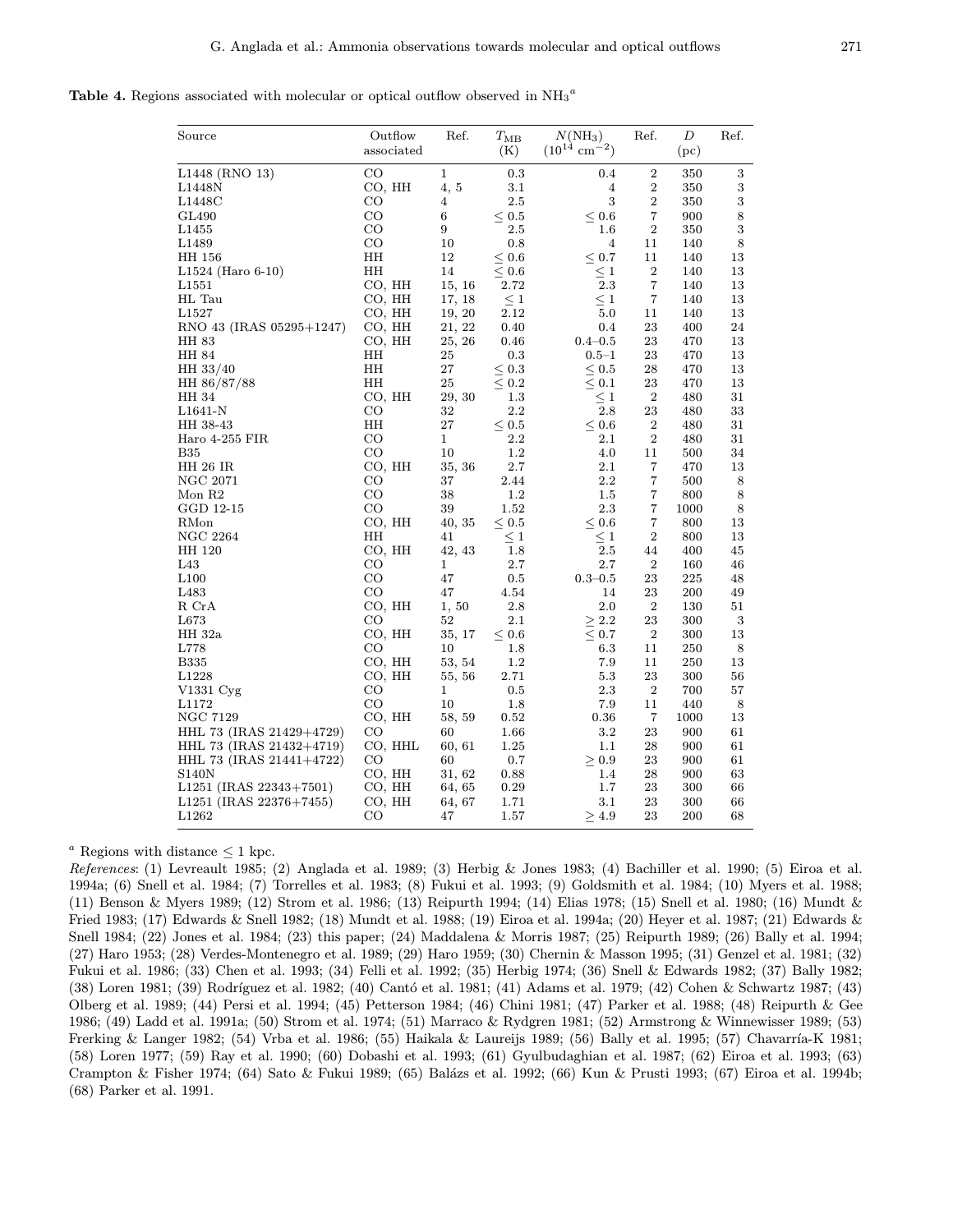We should note that recent sensitive studies have detected weak CO outflows in regions where previous studies failed in the detection (e.g., in HH 1-2 or HH 34; Chernin & Masson 1995). We have not attempted to take into account the effect of the intensity of the molecular outflow in our study, and we have only considered whether or not an outflow detection has been reported in a given region.

The fact that the sources of molecular outflow present more intense ammonia emission can be interpreted as indicating that these sources are deeply embedded in the high density gas, and surrounded by a larger amount of molecular gas, while those sources with only optical outflow have already dispersed the molecular core or escaped from it. This interpretation can be corroborated by comparing the estimated column density in the sources listed in Table 4. We found that the ammonia column density towards the outflow exciting source decreases as the outflow activity becomes prominent in the optical. The mean values of the NH<sub>3</sub> column density are  $3.3 \, 10^{14} \, \text{cm}^{-2}$  (only molecular outflow),  $2.2 \times 10^{14} \text{ cm}^{-2}$  (optical and molecular outflow) and 6.6  $10^{13}$  cm<sup>-2</sup> (only optical outflow). In Fig. 22 we show the distribution of the NH<sup>3</sup> column density for the three groups of sources. A similar correlation is obtained if the comparison is made in terms of the estimated mass of the associated core, but in this last case it is unclear to what extent should the NH<sup>3</sup> emission be considered as associated with a given object.

These results suggest an evolutive sequence of the sources, traced by the intensity of the ammonia emission and the observational appearance of the outflow. Molecular and optical outflow would be phenomena that dominate, observationally, at different stages of the early stellar evolution. In the younger objects molecular outflows will be prominent, while optical outflows will progressively show up as the star evolves. However, this result does not exclude that both phenomena could coexist simultaneously as is required in the so-called "unified models", in which molecular outflows are driven by highly collimated jets (e.g., Raga et al. 1993); only the observational appearance of the outflow evolves in time as the star loses progressively the surrounding high density gas. In this scenario, the driving optical jet is becoming visible as a consequence of the ambient molecular material being progressively removed by the effect of the molecular outflow itself. Alternatively, the observed differences could represent intrinsic differences in the amount of molecular high density gas from one to another region.

### 5. Conclusions

We have detected and mapped the ammonia emission in 14 sources of a sample of 15 sources associated with molecular and/or optical outflows. In addition, we have searched for H2O maser emission towards 9 regions, and detected a weak  $H<sub>2</sub>O$  maser near IRAS  $20188 + 3928$ . Our main



Fig. 22. Distribution of the  $NH<sub>3</sub>$  column density for sources with only molecular outflow (top), for sources with both molecular and optical outflow (middle), and for sources with only optical outflow (bottom)

conclusions drawn from this study can be summarized as follows:

- 1. In all the molecular outflow regions we have mapped, the  $NH<sub>3</sub>$  emission peak is very close to the position of a good candidate for the outflow exciting source.
- 2. For the two regions with only optical outflow (HH 84 and HH 86/87/88), no object is detected towards the observed (weak) NH<sup>3</sup> condensations, suggesting a non local origin for the flow excitation.
- 3. We found that, in general, the  $NH<sub>3</sub>$  condensations are very cold, with line widths dominated by non thermal (turbulent) motions. Among the observed sources, IRAS 20188 +3928 appears to be the object that produces a larger perturbation in its molecular high density environment. Evidence for disruption of the L1228 NH<sup>3</sup> core has also been found.
- 4. The ammonia condensations appear to be, in general, close to virial equilibrium. L483 is remarkable in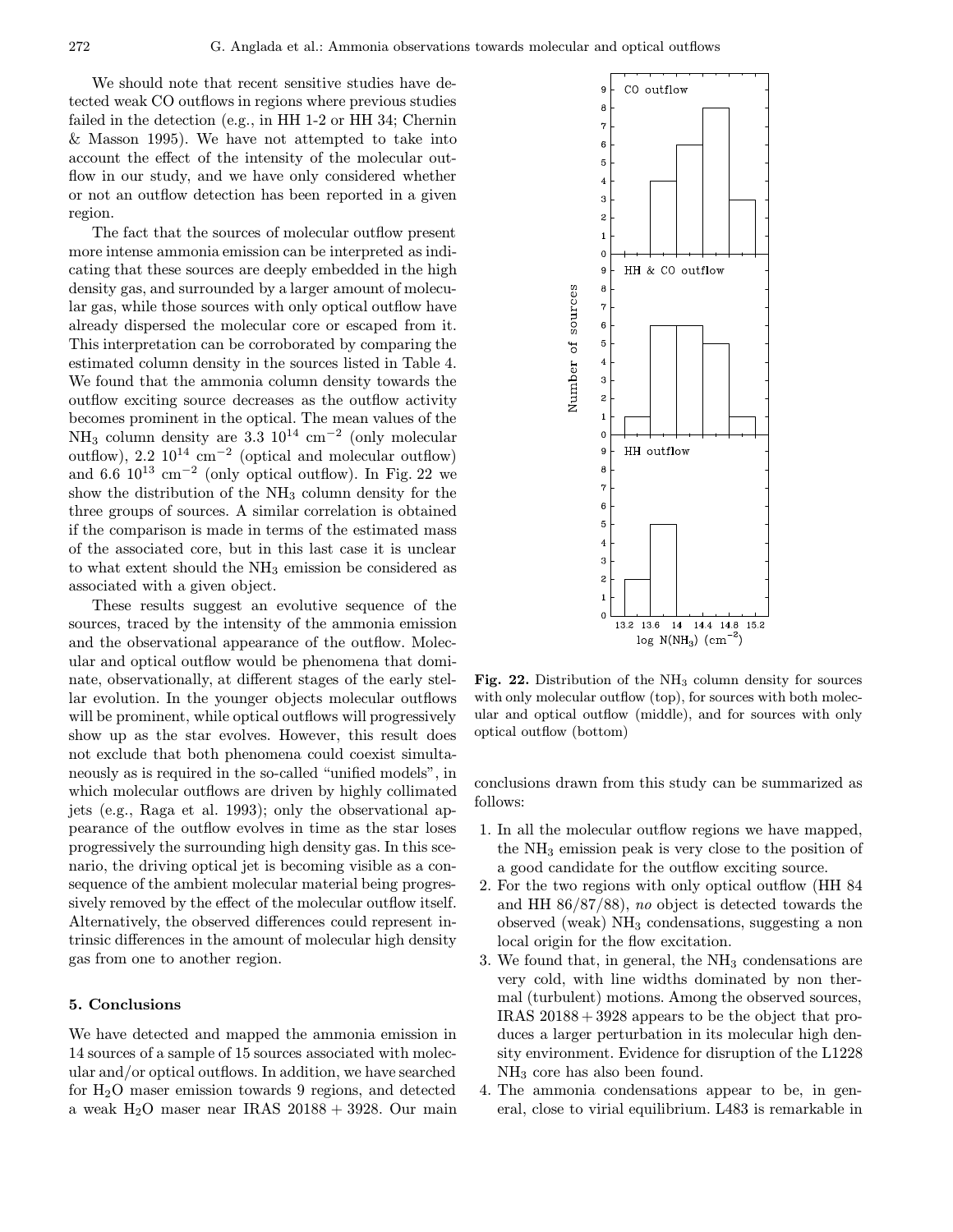being associated with the largest visual extinction of our sample and being in a possible gravitational collapse, making this source a very good candidate to be a very young deeply embedded object.

- 5. A very elongated  $NH<sub>3</sub>$  structure, apparently associated with several young objects and with strong velocity gradients, has been found near IRAS  $22376 + 7455$  in L1251.
- 6. Our main result is the discovery of a correlation between the intensity of the  $NH<sub>3</sub>$  emission and the presence of molecular or optical outflow. The  $NH<sub>3</sub>$  brightness temperature and column density decrease as the outflow activity becomes prominent in the optical. This result suggests an evolutive scheme in which young objects lose progressively their neighboring high density gas. More NH<sub>3</sub> observations towards the exciting sources of optical jets and HH objects could be very useful to increase the sample in order to allow a more detailed study.

Acknowledgements. We thank the referee, R. Cesaroni, for his careful review of the paper. G.A. and J.F.G. acknowledge support from DGICYT grant PB92-0900, Spain. J.F.G. is also supported by Junta de Andalucía, Spain.

# References

- Adams M.T., Strom K.M., Strom S.E., 1979, ApJ 230, L183
- Andr´e P., Ward-Thompson D., Barsony M., 1993, ApJ 406, 122
- Anglada G., Rodríguez L.F., Cantó J., Estalella R., López R., 1987, A&A 186, 280
- Anglada G., Rodríguez L.F., Torrelles J.M., et al., 1989, ApJ 341, 208
- Anglada G., Rodríguez L.F., Cantó J., Estalella R., Torrelles J.M., 1992, ApJ 395, 494
- Anglada G., Estalella R., Mauersberger R., et al., 1995, ApJ 443, 682
- Anglada G., et al., 1996 (in preparation)
- Armstrong J.T., Winnewisser G., 1989, A&A 210, 373
- Bachiller R., Cernicharo J., 1986, A&A 168, 262
- Bachiller R., Cernicharo J., Martín-Pintado J., Tafalla M., Lazareff B., 1990, A&A 231, 174
- Balázs L.G., Eislöffel J., Kelemen J., Kun M., 1992, A&A 255, 281
- Bally J., 1982, ApJ 261, 558
- Bally J., Devine D., 1994, ApJ 428, L65
- Bally J., Langer W.D., Stark A.A., Wilson R.W., 1987, ApJ 312, L45
- Bally J., Castets A., Duvert G., 1994, ApJ 423, 310
- Bally J., Devine D., Fesen R.A., Lane A.P., 1995, ApJ 454, 345
- Bence S.J., Richer J.S., Padman R., 1996, MNRAS (in press)
- Benson P.J., Myers P.C., 1989, ApJS 71, 89
- Benson P.J., Myers P.C., Wright E.L., 1984, ApJ 279, L27
- Cabrit S., Goldsmith P.F., Snell R.L., 1988, ApJ 334, 196
- Cantó J., Rodríguez L.F., Barral J.F., Carral P., 1981, ApJ 244, 102
- Chavarría-K C., 1981, A&A 101, 105
- Chen H., Fukui Y., Yang J., 1992, ApJ 398, 544
- Chen H., Tokunaga T., Strom K.M., Hodapp K.-W., 1993, ApJ 407, 639
- Chen H., Zhao J.H., Ohashi N., 1995, ApJ 450, L71
- Chernin L. M., Masson C.L., 1995, ApJ 443, 181
- Chini R., 1981, A&A 99, 346
- Cohen M., 1980, AJ 85, 29
- Cohen M., Schwartz R.D., 1983, ApJ 265, 877
- Cohen M., Schwartz R.D., 1987, ApJ 316, 311
- Crampton D., Fisher W.A., 1974, Pub. Dominion Ap. Obs. 14, 283
- Curiel S., Raymond J.C., Rodríguez L.F., Cantó J., Moran J.M., 1990, ApJ 365, L85
- Dobashi K., Yonekura Y., Mizuno A., Fukui Y., 1992, AJ 104, 1525
- Dobashi K., Onishi T., Iwata T., et al., 1993, AJ 105, 1487
- Eiroa C., Lenzen R., Miranda L.F., et al., 1993, AJ 106, 613
- Eiroa C., Miranda L.F., Anglada G., Estalella R., Torrelles J.M., 1994a, A&A 283, 973
- Eiroa C., Torrelles J.M., Miranda L.F., Anglada G., Estalella R., 1994b, A&AS 108, 73
- Edwards S., Snell R.L., 1982, ApJ 261, 151
- Edwards S., Snell R.L., 1984, ApJ 281, 237
- Elias J.H., 1978, ApJ 224, 857
- Felli M., Palagi F., Tofani G., 1992, A&A 255, 293
- Frerking M.A., Langer W.D., 1982, ApJ 256, 523
- Fukui Y., 1989, in Low Mass Star Formation and Pre-Main Sequence Objects, Reipurth B. (ed.). Garching: ESO, p. 95
- Fukui Y., Sugitani K., Takaba H., et al., 1986, ApJ 311, L85
- Fukui Y., Takaba H., Iwata T., Mizuno A., 1988, ApJ 325, L13
- Fukui Y., Iwata T., Mizuno A., Bally J., Lane P., 1993, in Protostars and Planets III, Levy E.H. & Lunine J.I. (eds.). Tucson: Univ. of Arizona Press, p. 603
- Fuller G.A., Myers P.C., 1993, ApJ 418, 273
- Fuller G.A., Lada E.A., Masson C.R., Myers P.C., 1995, ApJ 453, 754
- Genzel R., Reid M.J., Moran J.M., Downes D., 1981, ApJ 286, 599
- Goldsmith P.F., Snell R.L., Hemeon-Heyer M., Langer W.D., 1984, ApJ 286, 599
- Goodman A.A., Benson P.C., Fuller G.A., Myers P.C., 1993, ApJ 406, 528
- Gyulbudaghian A.L., Glushkov Yu.I., Denisyuk E.K., 1978, ApJ 224, L137
- Gyulbudaghian A.L., Rodríguez L.F., Mendoza-Torres E., 1987, Rev. Mex. Astron. Astrofis. 15, 53
- Haikala L.K., Laureijs R.J., 1989, A&A 223, 287
- Haikala L.F., Miller M., Gierens K., Winnewisser G., 1991, in Molecular Clouds, James R.A. & Millar T.J. (eds.). Cambridge: Cambridge Univ. Press, p. 25
- Harju J., Walmsley C.M., Wouterloot J.G.A., 1991, A&A 245, 643
- Haro G., 1953, ApJ 117, 73
- Haro G., 1959 (private communication to G.H. Herbig)
- Herbig G.H., 1974, Lick Obs. Bull. No. 658
- Herbig G.H., Jones B.F., 1983, AJ 88, 1040
- Heyer M.H., Snell R.L., Goldsmith P.F., Myers P.C., 1987, ApJ 321, 370
- Jones B.F., Cohen M., Sirk M., Jarret R., 1984, AJ 89, 1404
- Kun M., Prusti T., 1993, A&A 272, 235
- Lada C.J., 1985, ARA&A 23, 267
- Ladd E.F., Adams F.D., Casey S., et al., 1991a, ApJ 366, 203